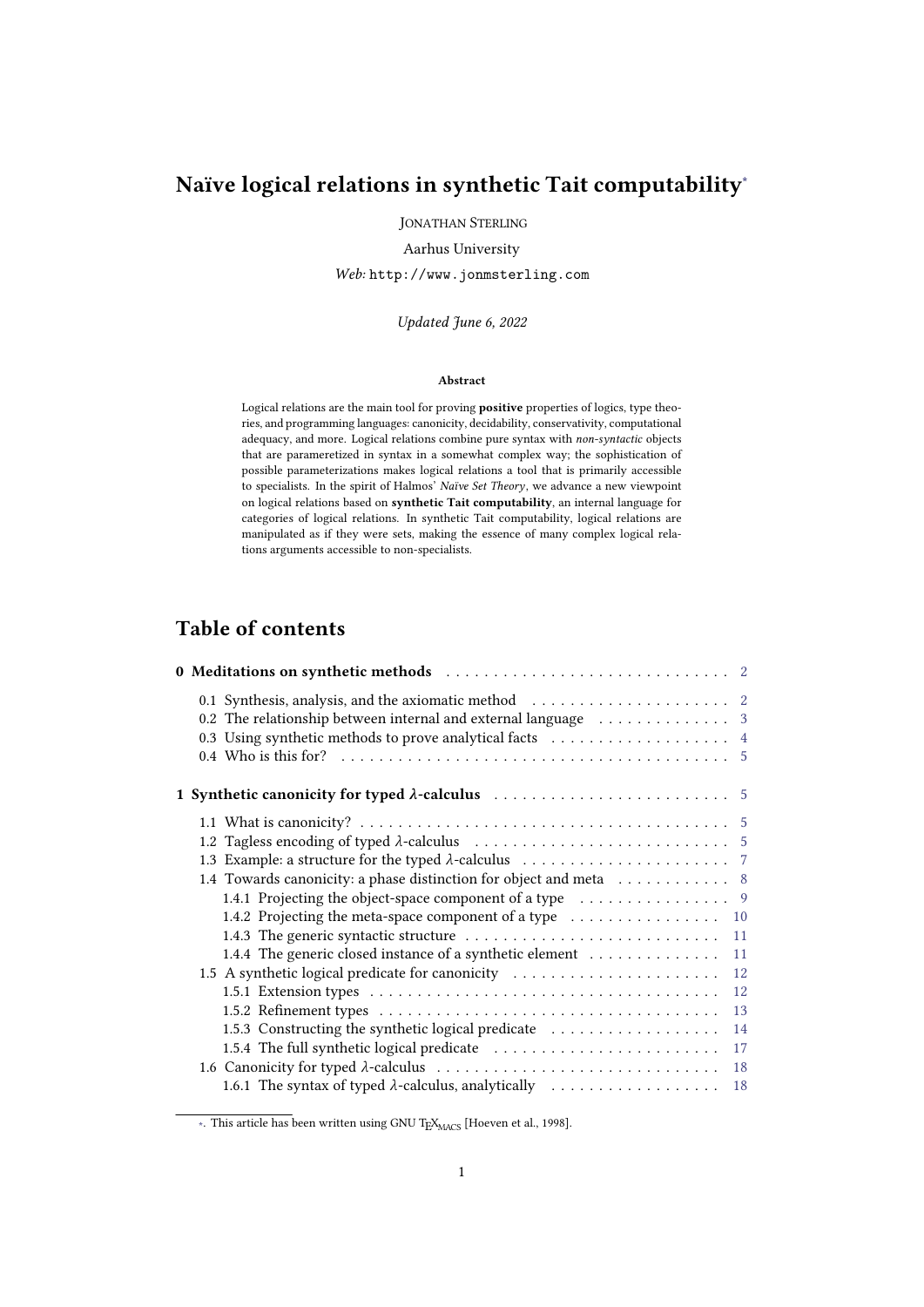#### 2 SECTION 0

| 1.6.2 The interpretation function corresponding to a synthetic model  19               |  |
|----------------------------------------------------------------------------------------|--|
| 1.6.3 The synthetic adequacy postulate and the proof of canonicity $\dots \dots$ 20    |  |
| 1.7 Validating the postulates of synthetic Tait computability 21                       |  |
|                                                                                        |  |
| 1.7.2 The object-space topos and the generic model of typed $\lambda$ -calculus  22    |  |
| 1.7.3 The global sections functor, or the <i>frontier</i> between object and meta . 22 |  |
|                                                                                        |  |
|                                                                                        |  |
|                                                                                        |  |
| Bibliography                                                                           |  |

Acknowledgments. Thanks to Lars Birkedal, Jacques Carette, and Bob Harper for their comments on a draft of these lecture notes. I am grateful to Callen McGill for finding mistakes in an earlier draft. Finally, my sincere thanks to the denizens of the  $\text{TeX}_{\text{MACS}}$  forum, who have helped me learn to use this excellent tool.

## <span id="page-1-0"></span>0 Meditations on synthetic methods

## <span id="page-1-1"></span>0.1 Synthesis, analysis, and the axiomatic method

The axiomatic method in mathematics is a tug of war between *analysis* and *synthesis*: analysis studies an object by modeling it with some substance that reliably behaves like the object in question, whereas synthesis takes stock of the competing models for an object and proceeds from an axiomatization of their essential properties. Analysis is important because it allows scientists to distinguish between empty fantasies and concepts that are grounded in reality by proceeding from the general to the particular; synthesis is no less important because it sharpens our view of the objects we study by summating our historical (analytical) experience in the form of axioms.

The canonical example of the synthetic method is the ancient Greek mathematician Euclid's plane geometry, which starts from an axiomatization of the properties of points, lines, circles, and angles as primitive notions. For instance:

- 1. A straight line can be drawn between any two points.
- 2. A line segment can be extended to a straight line.
- 3. There exists a circle with any center and radius.
- <span id="page-1-2"></span>4. All right angles are equal to each other.

The postulates above are descriptive of many different "models" for the concept of a line: this can be seen by considering the *parallel postulate*,<sup>1</sup> whose affirmation and negation are both consistent with the four postulates above. The revolution in modern mathematics brought on by the introduction of *analytic* (coordinate-based) methods under Descartes and Fermat should be understood as affirming the need for a plurality of models given that useful axiomatic systems can almost never uniquely determine their subject matter.

[<sup>1.</sup>](#page-1-2) The statement of the parallel postulate: *If a straight line falling on two straight lines make the interior angles* on the same side less than two right angles, the two straight lines, if produced indefinitely, meet on that side on which *the angles are less than two right angles.*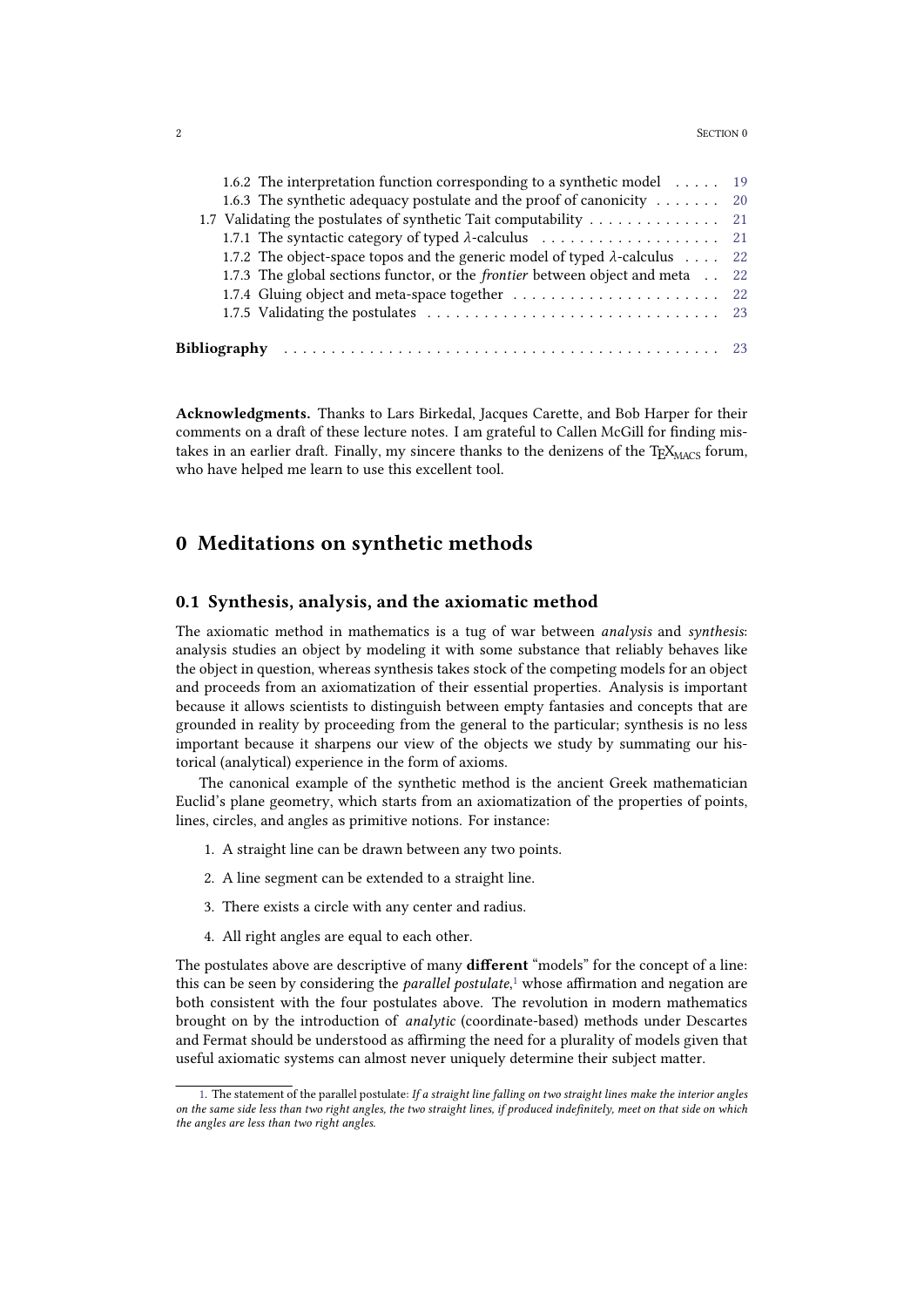Analytic methods have been utterly dominant in recent mathematics: today, almost no mathematics is done purely synthetically, *i.e.* without reference whatsoever to a model. The modern viewpoint however accommodates (and greatly relies upon) the summation of analytic experience in the form of axioms, *e.g.* the axioms of set theory, the axioms of abelian categories [\[Grothendieck,](#page-23-1) [1957\]](#page-23-1), or the axioms of homology theories [\[Eilenberg](#page-22-2) [and](#page-22-2) [Steenrod,](#page-22-2) [1945\]](#page-22-2).

The use of axiomatic abstractions has many aspects in commonality with the classical synthetic method, but the attitude and orientation are different: today we use synthetic methods as a tool to manipulate and prove things about objects that are ultimately con stituted in a "nuts and bolts" fashion. The benefit of a synthetic construction or argument is not only that it is intuitive and direct, but also that it applies all at once to many different possible models. Thus whereas in the past the synthetic and analytic viewpoints were opposed to each other, today they must be viewed as two parts of a whole whose interplay leads to new and useful developments in mathematics.

## <span id="page-2-0"></span>0.2 The relationship between internal and external language

The development of axiomatic set theory followed by the discovery of *sheaves* and *forcing* has led to a new style of synthetic mathematics that differs somewhat from Euclid's. In the new synthetic method, we start from a concrete domain concept (such as topological spaces, smooth manifolds, computational datatypes, homotopy types, *etc.*) and summon as if from the void a new kind of set theory in which instances of the original domain concept are treated *naïvely* as though they were just special sets.

The advantage ofthis approach is that we can completely do away with the complexities of checking the well-definedness (*e.g.* continuity, computability, *etc.*) of *functions* between domain objects, because these become just ordinary functions between sets. For instance, in ordinary topology we must be careful to ensure that functions are continuous; a spe cial case ofthis arises in computer science, where we must constantly check that a function between *domains* (*e.g.* directed-complete partial orders, *ω*-cpos, Scott domains, *etc.*) pre serves the appropriate directed suprema, an essentially bureaucratic task whose derilication can nonetheless lead to serious mistakes. Likewise in the context of theory of computation, we likewise have to check that a function between datatypes is tracked by a Turing machine.

In contrast, when (spaces, domains, datatypes, *etc.*) are viewed synthetically as if they were simply sets, any function between them will do. Obviously this sounds too good to be true, so there must be something that we have to give up in return for this simplicity; indeed, we must give up in many cases the unrestricted use of *classical logic*, in particular the law of the excluded middle and the axiom of choice. Thus the "set theory" generated by a given domain concept must be in general an intuitionistic set theory.

One of the consequences of passing to intuitionistic set theory is that we must deal with distinctions that did not have significance in the classical setting, such as the failure of well-pointedness. In classical set theory, well-pointedness means that a function  $f : A \rightarrow$ *B* is completely determined by its behavior on global elements  $x \in A$  (*i.e.* functions  $x: 1 \rightarrow A$ ), whereas in intuitionistic set theory this need not hold.<sup>2</sup> In an intuitionistic setting, we must instead consider the composition of  $f : A \rightarrow B$  with arbitrary functions  $a : I \rightarrow A$  in order to fully characterize its behavior.<sup>3</sup> In such a setting, therefore, it is convenient to think of a function  $a: I \rightarrow A$  as a **generalized element** of *A*; then we are saying that  $f: A \rightarrow B$  is determined by its behavior on not only global elements but also generalized elements.

<span id="page-2-2"></span><span id="page-2-1"></span>[<sup>2.</sup>](#page-2-1) Indeed, well-pointedness in this sense implies the law of the excluded middle.

[<sup>3.</sup>](#page-2-2) In many cases, the domains *I* of the functions *a* :*I* →*A* that we must compose with are drawn from a more restricted class (sometimes even aset) of distinguished sets.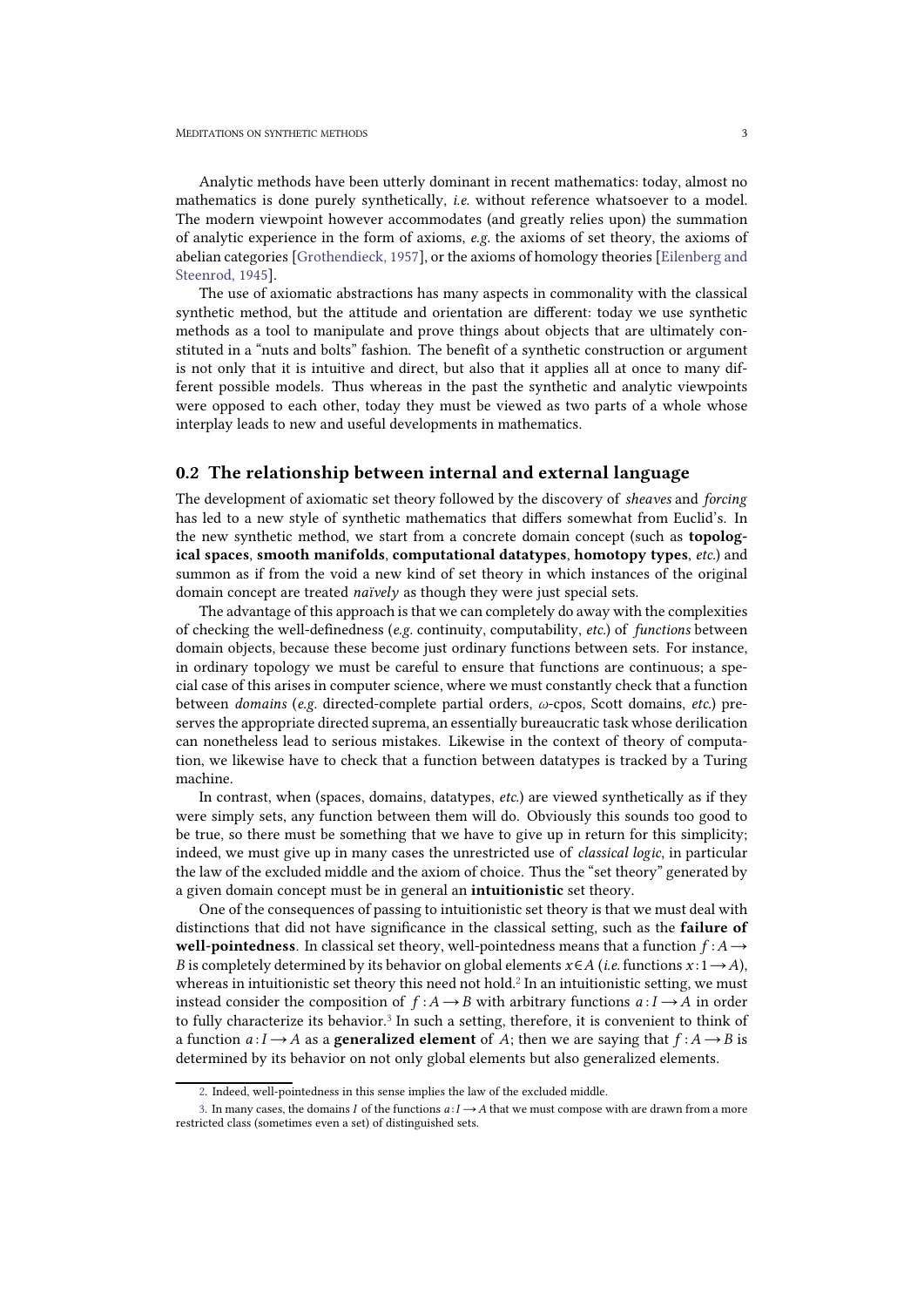The new significance of generalized elements in intuitionistic set theories gives rise to a distinction between two kinds of language: internal and external language. External language is just ordinary mathematics, where we are explicit about the domains of generalized elements; external language thus allows us to distinguish between a global element and a parameterized element. In contrast, internal language expresses only that which applies to arbitrary generalized elements; internal statements can always be translated mechanically to external ones by explicitly reparameterizing all variable elements as generalized ele ments.<sup>4</sup> For example, even though the external statement of well-pointedness may not hold, the internal one does hold because its externalization is trivial:

<span id="page-3-1"></span>**Internal:** For any functions  $f, g: A \rightarrow B$ , if for all  $x: A$  we have  $fx = gx$ , then  $f = g$ . **External:** For any set I and functions  $f, g: I \times A \rightarrow B$ , if for all  $i: \tilde{J} \rightarrow I$  and *a* : *J* → *A we have*  $f \circ \langle i, a \rangle = g \circ \langle i, a \rangle$ , *then*  $f = g$ .

Category theory is the language that is best equipped to express external statements and arguments, because category theory is explicit about the "domain of definition" of a given (generalized) element. In contrast, type theory is the language of internal mathematics; in type theory one works naïvely with "elements" *x* :*A*, and the constraints of the language ensure that everything you do is compatible with these elements being realized by generalized elements  $x: I \rightarrow A$ .

Many aspects of synthetic mathematics are best realized in the internal / type theoretic manner, as it is natural for many objects to vary over a "domain of definition"; for instance, in computer science a program Γ⊢*M* :*A* can be thought of as a generalized element *M* :Γ→ *A*, but it is often useful to speak simply of elements of type *A* when the observations we want to make are closed under substitution.

## <span id="page-3-0"></span>0.3 Using synthetic methods to prove analytical facts

Today when synthetic methods are employed, it is usually with the intention of proving something about a concrete (analytically constituted) object. For instance, synthetic differential geometry [\[Kock,](#page-23-2) [2006\]](#page-23-2) is used to prove things about actual smooth manifolds; synthetic domain theory can be used to prove things about actual *ω*-cpos [\[Fiore](#page-22-3) [and](#page-22-3) [Plotkin,](#page-22-3) [1996\]](#page-22-3). In these lectures, we will use synthetic Tait computability to prove things about the *actual* syntax of actual programming languages!

In order to substantiate the link between the synthetic world and the analytic world, it is necessary to construct an actual analytical model of the synthetic theory at hand and to understand the way that synthetic statements get unravelled to analytical statements. Our approach (which is by no means the only valid approach) is to use internal language when working synthetically, and only use external language at the boundary between the synthetic theory and its analytic model.

It cannot be escaped that it requires some expertise to verify the correct relationship between synthetic and analytic notions; what the synthetic viewpoint offers, however, is to *isolate* the need for this expertise to the margins of a proof and allow as much as possible of the main argument to follow in a naïve way.

[<sup>4.</sup>](#page-3-1) The process of transforming internal statements to external ones is known as Kripke–Joyal semantics; this translation procedure is described in detail for first-order logic by Mac Lane and Moerdijk, 1992, and more recently for intuitionistic type theory by Awodey et al., 2021. In these lectures, we do not assume or require an understanding of the subtleties of these issues, but there is no escaping the fact that such a firm grasp of these matters will facilitate a deeper engagement with the material.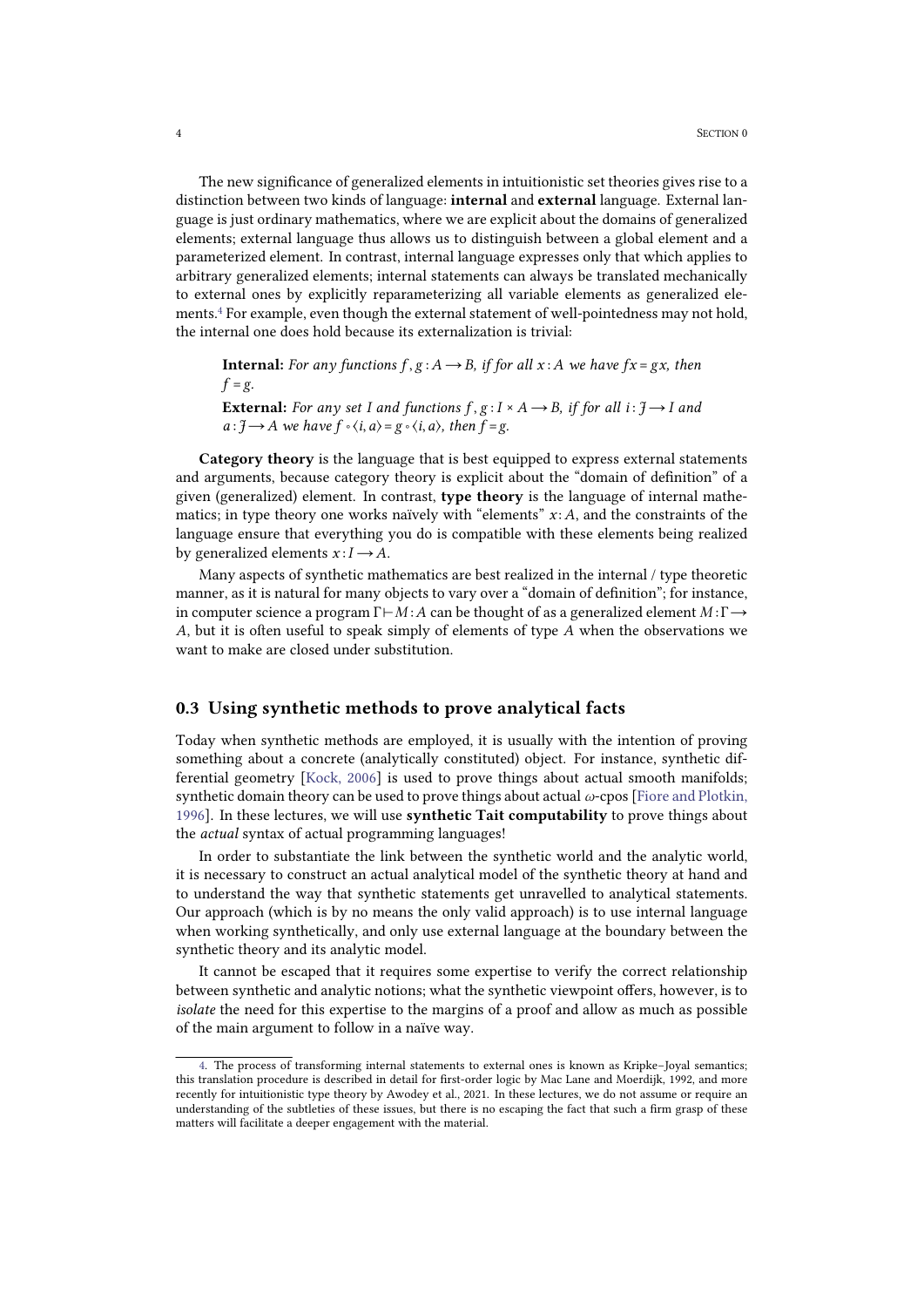## <span id="page-4-0"></span>0.4 Who is this for?

These lectures aim to be accessible to those who have some experience *using* dependent type theory in proof assistants like Coq or Agda; such a reader will be comfortable with concepts like dependent records, dependent functions, equality types, and type universes. We do not assume knowledge of category theory, though it will come up in a few places.

## <span id="page-4-1"></span>1 Synthetic canonicity for typed *λ*-calculus

We begin our invitation to synthetic methods with a particularly simple example that nonetheless illustrates two important elements of our toolkit: the naïve manipulation of syntactic terms as if they were ordinary functions, and the construction of synthetic logical relations over this syntax through a *phase distinction* between "object-space" and "meta space".

## <span id="page-4-5"></span><span id="page-4-2"></span>1.1 What is canonicity?

Typed *λ*-calculus can be viewed in two ways: as a programming language, or as the *internal language* of cartesian closed categories. The former viewpoint is meaningful when *λ*-cal culus is understood to include a type of *observations* obs with two distinct elements accept and reject; then any function  $\sigma \rightarrow \tau$  in typed *λ*-calculus can be thought of as a program by studying its composition with functions (observations) of type  $\tau \rightarrow$  obs. What makes this analogy between  $\lambda$ -terms and programs tenable is the **canonicity** property which characterizes the closed elements of type obs, *i.e.* the elements that have no free variables:

Canonicity. The only closed elements of type obs are accept and reject.

Intuitively the canonicity property states that regardless of all the other features of the language (*e.g.* function types, product types, *etc.*), the elements of type obs can be thought of as computing states of an abstract machine. Indeed, because the derivations of a formalism for typed *λ*-calculus are recursively enumerable, the canonicity property implies that there exists a mechanical procedure to assign acccept/reject states to programs of type obs.<sup>5</sup>

<span id="page-4-4"></span>Canonicity is not the most important metatheoretic property of a language, but it serves as a good introduction to the study of such properties because it is (1) not difficult to prove, and (2) introduces important concepts such as the distinction between an *element* and a *closed element*. Canonicity is usually proved using logical relations or *Tait's method*; in this lecture, we will show how to use a synthetic version of logical relations to prove canonicity. We have named our methodology *synthetic Tait computability* [\[Sterling,](#page-23-3) [2021\]](#page-23-3).

## <span id="page-4-3"></span>1.2 Tagless encoding of typed *λ*-calculus

For us, the typed *λ*-calculus is an *equational theory*: there is a sort of types, and for each type there is a sort of elements of that type. Computational principles like *β*-reduction and *η*-expansion are encoded as directionless equations. Thus the structure of typed *λ* calculus can be encoded in type theory as a *dependent record* or *module signature*. Here is the beginning of our signature:

<span id="page-4-6"></span>begin signature STLC*<sup>U</sup>* type : *U*

[<sup>5.</sup>](#page-4-4) Note that this procedure takes the form of unbounded search rather than operational reduction.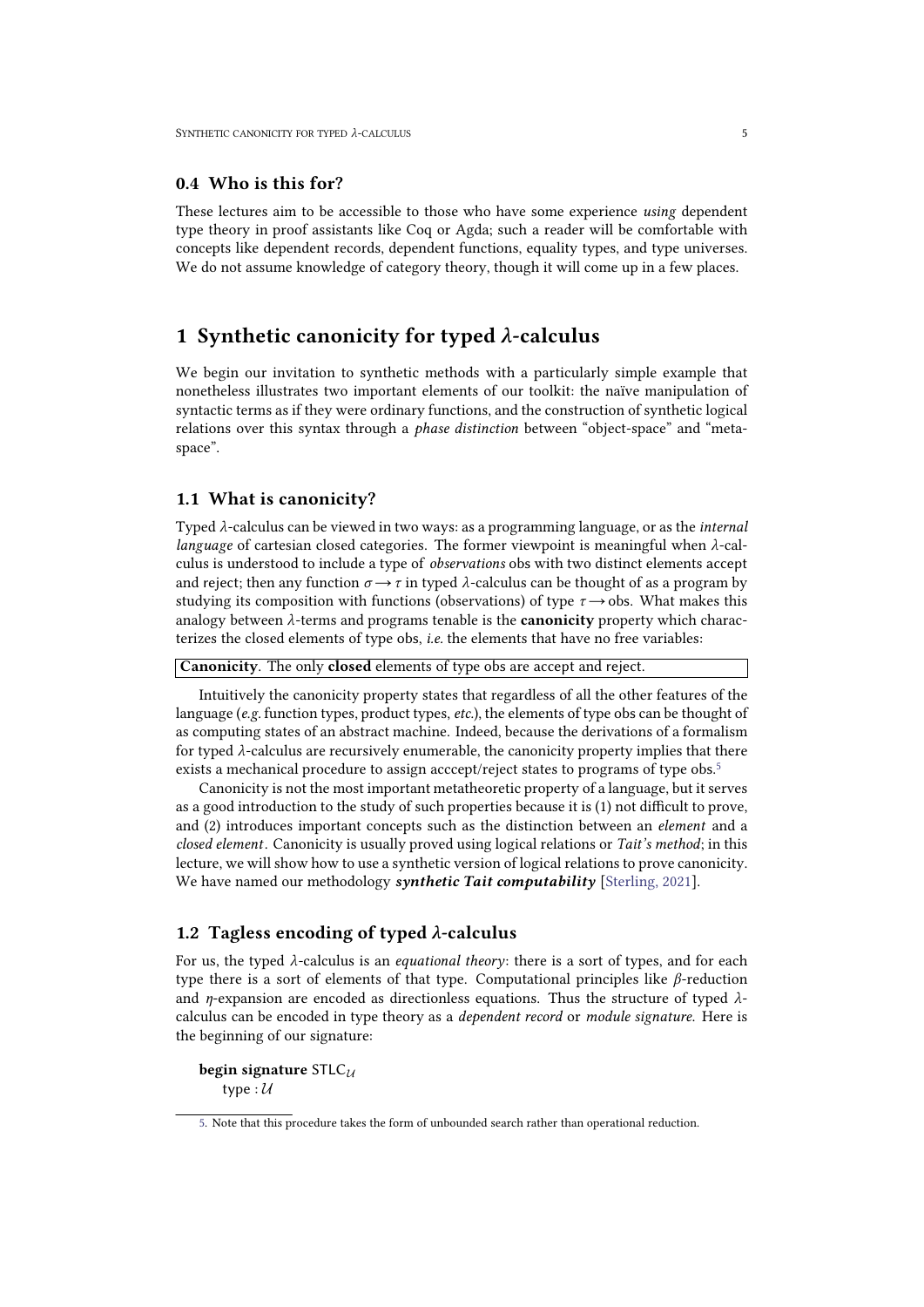el : type→*U*

Above we have parameterized the signature in a universe  $U$  in which the *sorts* of the  $\lambda$ - calculus are taken; this will be useful later on, but feel free to ignore it. So far we have defined the sort of types and the *dependent* sort of elements of a given type. We first close our calculus under function types; this is done by adding a constant to type for the function space, and then adding abstraction and application operators to el.

arr:type→type→type lam:  $(\sigma, \tau : \text{type}) \rightarrow (\text{el } \sigma \rightarrow \text{el } \tau) \rightarrow \text{el}(\text{arr } \sigma \tau)$  $app: (\sigma, \tau : type) \rightarrow el \left( \arctan \sigma \tau \right) \rightarrow el \sigma \rightarrow el \tau$ 

Remark 1. Note how we have used the ambient function space to represent the *binder* in the lam constructor above. This is often called *higher-order abstract syntax*, and is characteristic of the *finally tagless* encodings [\[Carette](#page-22-4) [et](#page-22-4) [al.,](#page-22-4) [2007\]](#page-22-4). The use of the function space for binding is very important: it expresses the sense in which our treatment of syntax is "naïve": intuitively, a binder ought to be a function of all the things that can be substituted into it  $-$  a principle known as the Yoneda lemma in category theory, which Hofmann has used to deliver a mathematical justification for the naïve view of binders as functions [\[Hofmann,](#page-23-4) [1999\]](#page-23-4).

What about computation rules? We can use *equality types* to specify these as follows:

 $\arctan(\sigma, \tau \cdot \text{type})$  (*u* : el  $\sigma \rightarrow$  el  $\tau$ )  $\rightarrow$  app  $\sigma \tau$  (lam  $\sigma \tau u$ )  $v = uv$  $\arctan(\sigma, \tau \cdot \text{type})(u : \text{el}(\arctan \sigma \tau)) \rightarrow u = \text{lam } \sigma \tau (\lambda x.\text{app } \sigma \tau u x)$ 

Convention 2. In both informal mathematics *and* mechanized mathematics, one has access to notational conveniences such as*implicit arguments*. The use of implicit arguments does not change the meaning of an expression, but it places an additional burden on its reader to fill in potentially ambiguous information that has been omitted; in the case of a tool like Agda or Coq or Twelf, the "reader" is a piece of software, and in the case of the present paper, the reader is *You*! We will adopt implicit arguments in our notations to make it easier to see the important parts of expressions. Under the implicit notation, what we have written so far looks like this:

```
begin signature STLCU
```

```
type :U
el :type→U
arr:type→type→type
lam : (el σ → el τ) → el (arr σ τ)
app : el(arr σ τ)→el σ →el τ arrβ : app σ τ (lam σ τ u) v =uv \arctan(x) = u \cdot \arctan(x) + u = \arctan(x) \cdot \arctan(x) + \arctan(x) + \arctan(x) + \arctan(x) + \arctan(x) + \arctan(x) + \arctan(x) + \arctan(x) + \arctan(x) + \arctan(x) + \arctan(x) + \arctan(x) + \arctan(x) + \arctan(x) + \arctan(x) + \arctan(x) + \arctan(x) + \arctan(x) + \arctan(x) + \arctan(x) + \arctan(x) + \arctan(x) + \arctan(x) + \arctan(x) + \arctan(x) + \arctan(x) + \arctan(x) + \arctan
```
Next we add binary product types in the same way as above: we add a type constant, some term constants, and some equations.

```
prod:type→type→type pair: el \sigma \rightarrowel \tau \rightarrowel(prod \sigma \tau)
fst: el(prod \sigma \tau) \rightarrow el\sigmasnd: el(prod \sigma \tau) \rightarrow el \tauprodβ1
:fst(pair u v)=u
```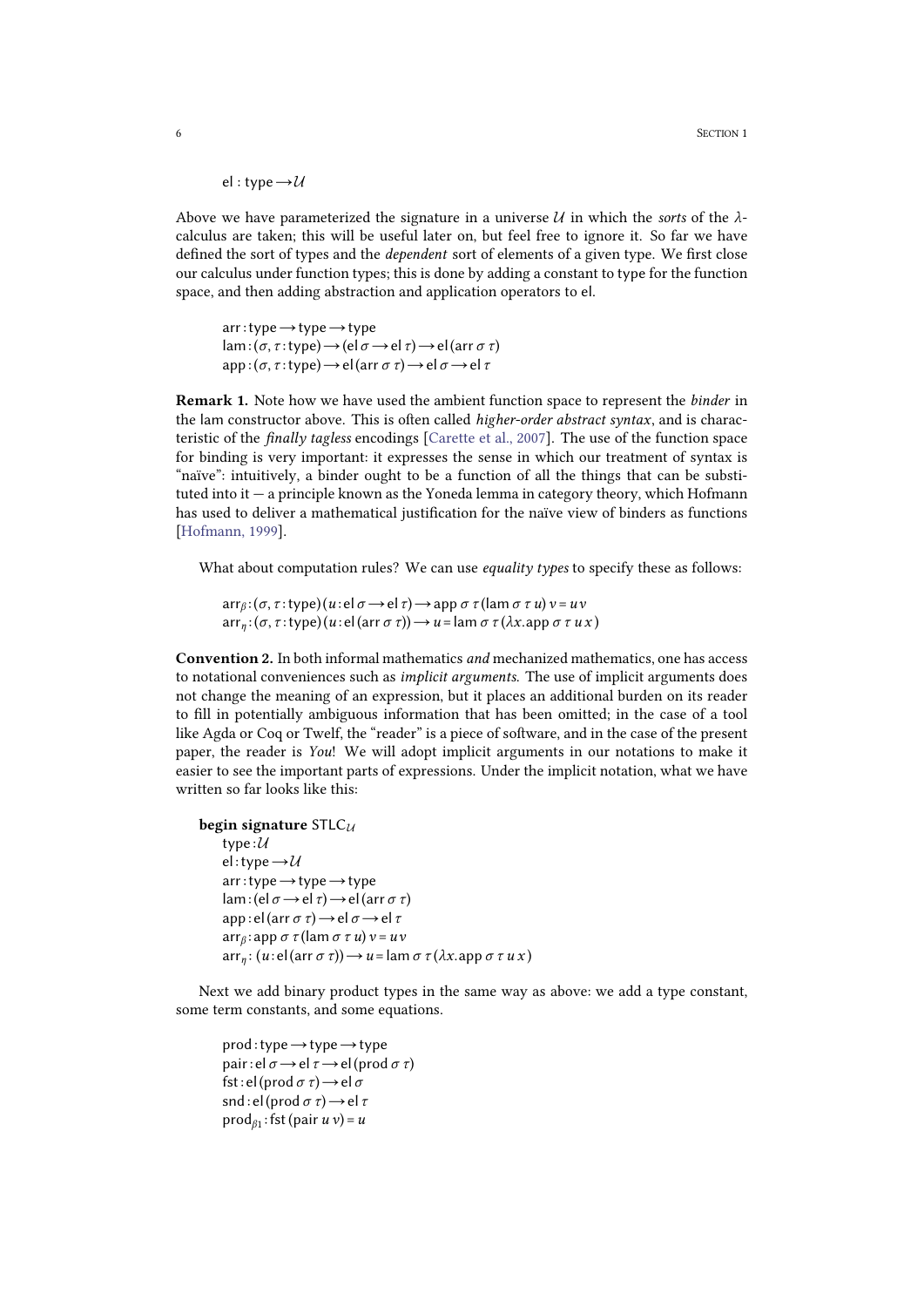```
\operatorname{prod}_{\beta 2}: snd (pair u v) = vprodη
:(u : el(prod σ τ))→u =pair(fst u) (snd u)
```
Exercise 1. Write out for yourself a fully explicit version of the signature fragment above, with all implicit arguments replaced by explicit arguments.

Exercise 2. Construct an element of type arr (prod *σ τ*)(prod *τ σ*).

Finally we add a base type; to balance familiarity with simplicity, we choose the *booleans*. These will serve as our type of *observations* relative to which canonicity is stated (recall Section [1.1\)](#page-4-5).

```
bool :type
true : el bool
false : el bool case : el bool→elσ →el σ →elσ
\text{bool}_{\beta_1}: case true u v = uboolβ2 : case false u v =v
```
Is there an *η*-law? This is a point on which different researchers may disagree at different times, depending on what their goals are. We choose to add the *η*-law for uniformity's sake:

 $\text{bool}_n : (u : \text{el} \text{bool} \rightarrow \text{el} \sigma) \rightarrow u = \lambda x$ . case  $x(u \text{ true})(u \text{ false})$ 

And we are done!

end signature STLC*<sup>U</sup>*

## <span id="page-6-0"></span>1.3 Example: a structure for the typed *λ*-calculus

In this section, we will explore what it means to construct a *structure* for the typed *λ* calculus, *i.e.* an element of the dependent record type STLC that we have defined in Section [1.2.](#page-4-6) For our example, we will define the "standard" model in which the sort of types is interpreted by a universe. To that end, let  $U:V$  be a pair of fixed universes.

```
begin structure Simple : STLCV
```
To define the constant type : *V* we will use the lower universe *U*. The constant el therefore has type  $\mathcal{U} \rightarrow \mathcal{V}$ ; we will use the (implicit) coercion from the lower universe to the upper universe:

type: $=\mathcal{U}$ el *σ* :=*σ*

Function types are interpreted as function types!

arr *σ τ* :=*σ* →*τ*  $lam u := u$ app  $u v := uv$ 

When we interpret equational constants like arr*β*, we must check that the desired equation actually holds; for example, we need to check that app (lam  $u$ )  $v = uv$ , but this holds immediately by unfolding the definitions we have given above. We will write  $\star$  for the unique element of any true equality type: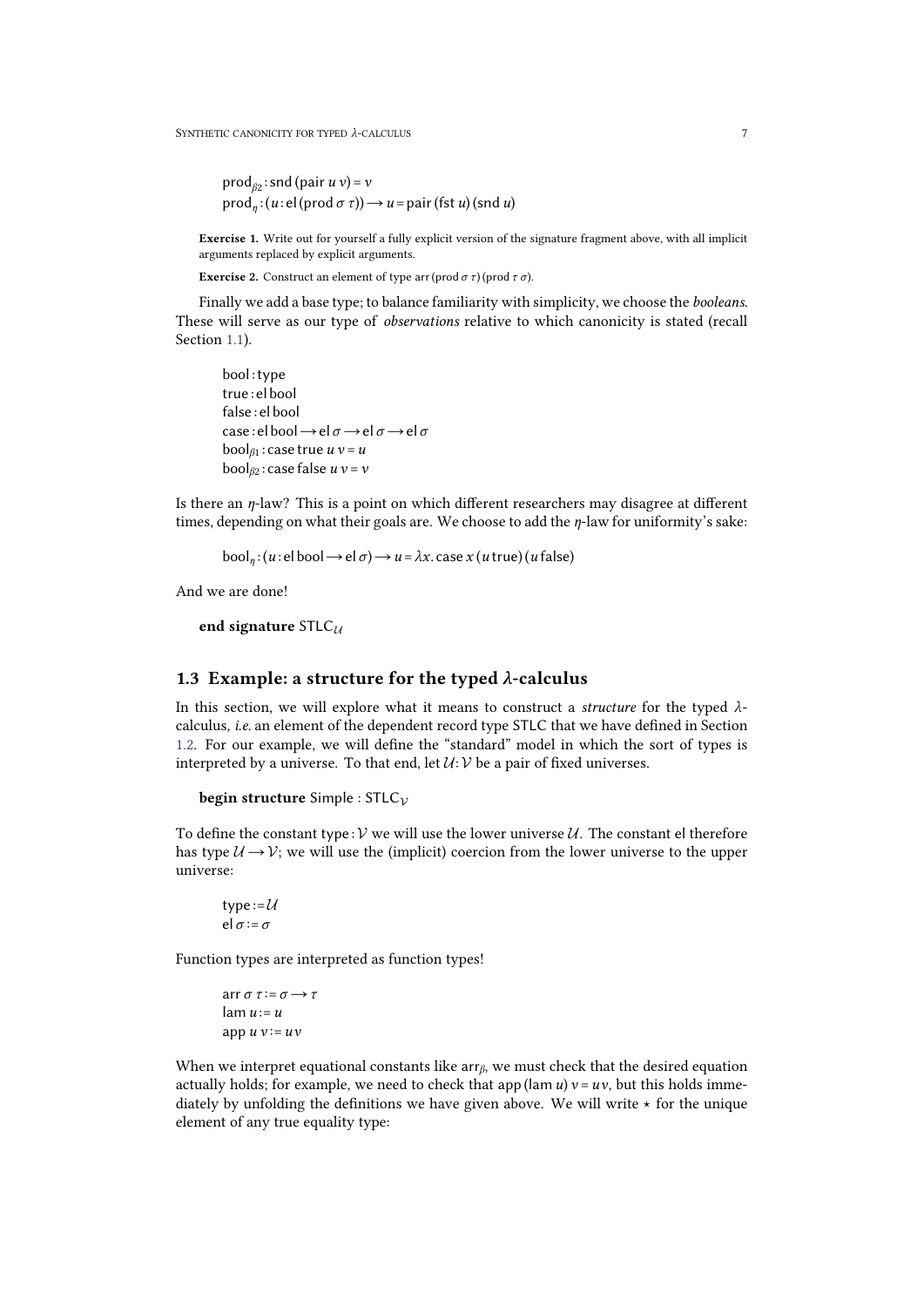8 SECTION 1

arr $\beta := \star$  $\arr<sub>n</sub> := \star$ 

The interpretation of product types works the same way:

prod *σ τ* :=*σ* ×*τ* pair  $u v := (u, v)$ fst $(u, v) := u$ snd  $(u, v) := v$ prod*β*<sup>1</sup> :=⋆ prod*β*<sup>2</sup> :=⋆  $\text{prod}_n u := \star$ 

We interpret the booleans using a coproduct:

bool :=  $1+1$  $true := in1 \star$ false := inr  $\star$ 

The case expression is defined by pattern matching on the coproduct:

```
\case(\text{inl} \star) u v := u\case(\text{inr} \star) u v := v\text{bool}_{\beta_1} := \star\text{bool}_{\beta 2} := \star\text{bool}_n u := \starend structure Simple
```
## <span id="page-7-0"></span>1.4 Towards canonicity: a phase distinction for object and meta

Recall the informal statement of canonicity for typed *λ*-calculus:

Canonicity. There are exactly two closed elements of type bool, namely true and false.

We do not actually have a rich enough vocabulary at the moment to make such a statement precise in the synthetic world relative to our signature STLC. First of all, the notion of an "element of type bool" is meaningful only with respect to a specific structure for STLC; moreover, we do not have a precise notion of closed element in our synthetic setting. The solution to these problems is to *postulate* out of thin air a phase distinction in our ambient type theory between object-space and meta-space constructs.

When we refer to something as "object-space" we mean to abstract the way that some objects can be built up by gluing pieces of actual object-syntax together. For instance, the collection type of all object-language types is object-space by definition, as it corresponds to an object-judgment; but it is *also* useful to be able to refer to things like the coproduct type + type as object-space even if such a coproduct does not appear in the judgmental structure of typed *λ*-calculus. In contrast, "meta-space" notions arise when we consider things that cannot be expressed by gluing together object-language constructs, such asthe concept of a closed element.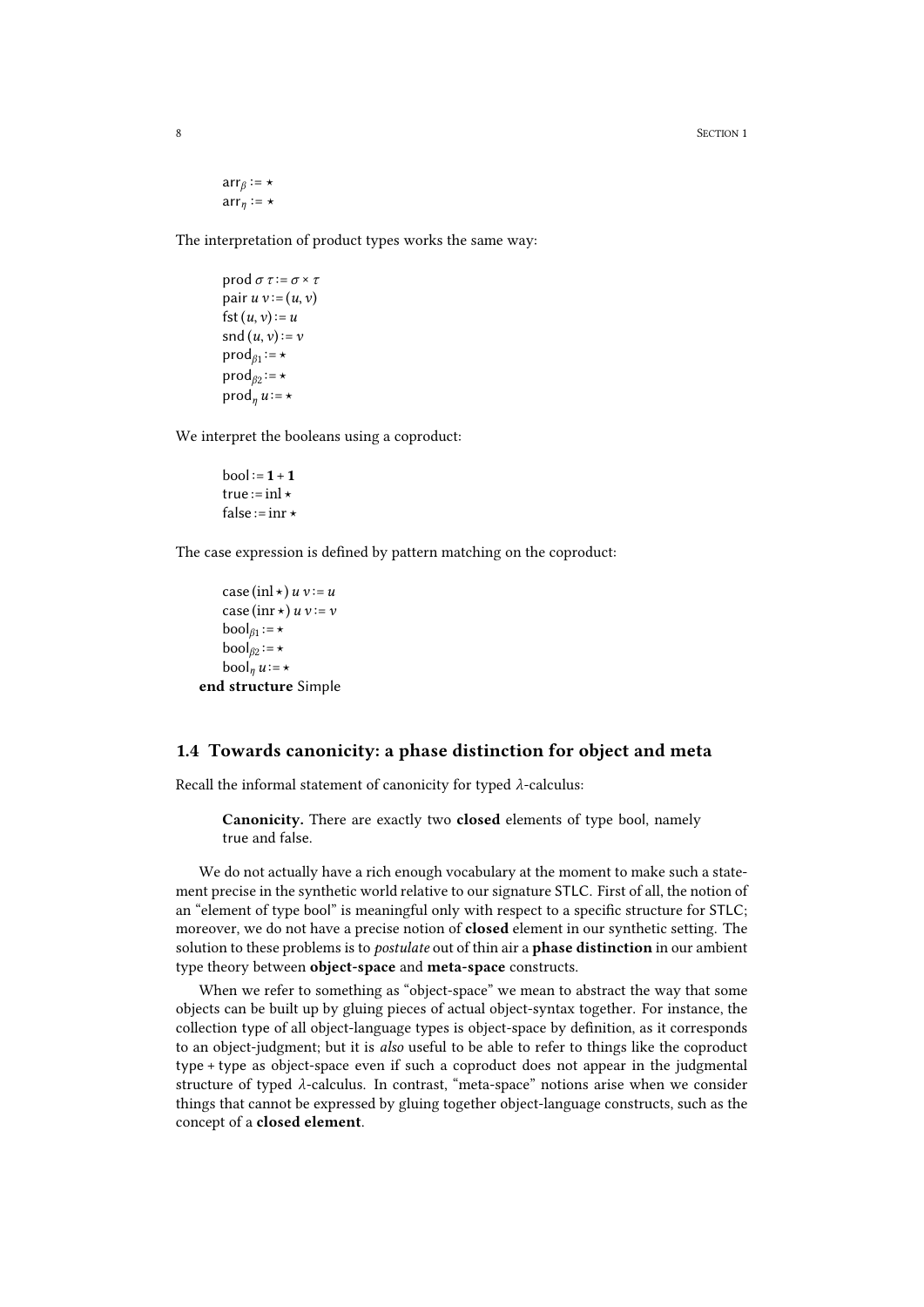Every type in the ambient language will have both an object-space and a meta-space part, but in some cases one of these components may be "mute" in a certain sense that will be made precise. A type whose object-space component is mute will be thought of as an ordinary set, *e.g.* the set of closed elements of a given object-type.

Warning 3. So far we have been investigating the encoding of an "object language" within an ambient intuitionistic synthetic type/set theory with constructs for defining signatures and structures. It is important to avoid confusing the notion of "meta" discussed in this section with the "ambient" language; we intend to formalize the relationship between "object" and "meta" within this ambient synthetic language.

<span id="page-8-0"></span>To introduce a new phase distinction, we assume an indeterminate *proposition* in the ambient synthetic language.<sup>6</sup>

Postulate. (Phase distinction) We assume a proposition Φ, *i.e.* a type whose elements are all equal.

Remember that our ambient theory is intuitionistic, so it need not be the case that ( $\Phi$ =  $\top$ ) $\vee$ ( $\Phi$  =  $\bot$ ). Despite the seeming triviality of such a postulate, its assumption generates a great deal of rich structure that we shall use to access important notions like *syntax* and *closed elements* from the synthetic world.

**Definition 4.** An object A is called  $\Phi$ -transparent when the constant function  $(\lambda x.\lambda z.x):A\rightarrow$ (Φ→*A*) *is an isomorphism. Unfolding definitions, this means more explicitly the following*

<span id="page-8-2"></span><span id="page-8-1"></span>*For any function*  $u: \Phi \rightarrow A$  *there exists a unique element a* : A *such that*  $u = \lambda z$ .*a.* 

**Definition 5.** An object A is called  $\Phi$ -sealed when the projection function  $\pi_1$ : $\Phi \times A \rightarrow \Phi$  is an *isomorphism. This can be equivalently restated asthe condition that A has exactly one element under the assumption of*  $\Phi$  = ⊤.

The notions of transparency and sealing described above make sense for any propo sition; but in the specific case of  $\Phi$ , we impose the following terminology to make our intuitions explicit:

1. A Φ-transparent object is called *object-space*.

2. A Φ-sealed object is called *meta-space*.

The proposition  $\Phi$  can be thought of as representing a "region" of space where only objectspace stuff can be seen; we say that we are *"in object-space"* when Φ is true. One should think of Φ-transparent objects as those that come from object-space; so if you are trying to construct an element of an object-space type *A*, you may assume without loss of generality that  $\Phi = \top$ . On the other hand, a meta-space object is one that has no extent within objectspace: thus for a Φ-sealed type *A*, we cannot extract any information from an element of *A* when  $\Phi = \top$ , since *A* becomes a singleton within the object-space.

Remark 6. It is also possible to speak of "meta-space", but unlike object-space it is not parameterized by a proposition (*e.g.* we cannot say that one is "in meta-space" when ¬Φ is true). This asymmetry corresponds to the topological fact that the complement of an open subspace is not necessarily an open subspace. Nonetheless, we can say that an object comes "from" meta-space when it is  $\Phi$ -sealed.

[<sup>6.</sup>](#page-8-0) A proposition is defined to be a type whose elements, if they exist, are all equal to each other. When a proposition has an element, it is referred to as "true". We further assume that any two true propositions are equal.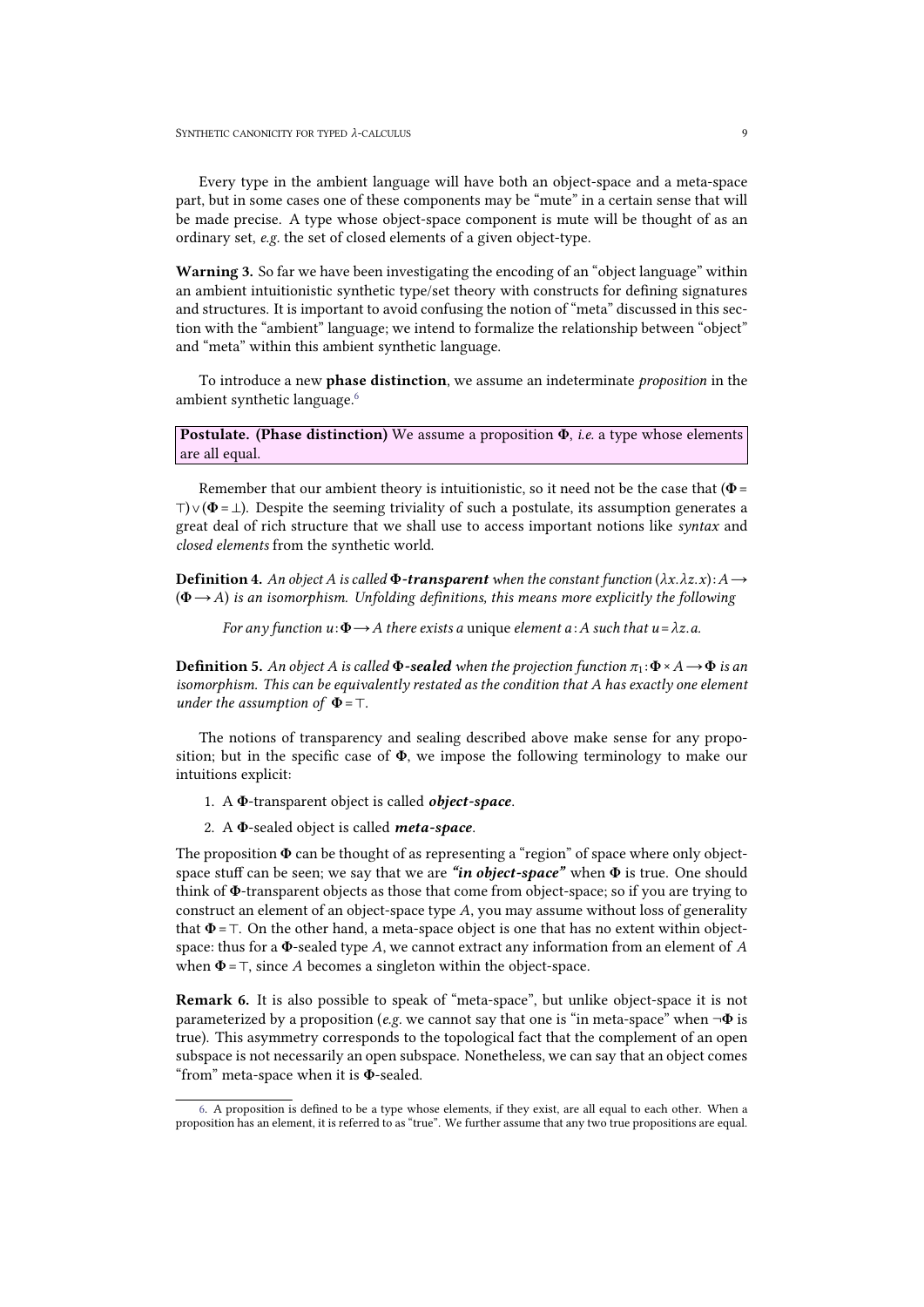#### <span id="page-9-0"></span>1.4.1 Projecting the object-space component of a type

Let *A* be an arbitrary type; the *object-space component* of *A* is defined to be the function space  $\Phi \rightarrow A$ . Intuitively, this definition comes from the fact that assuming  $\Phi = \top$  causes you to "enter object-space", which causes the meta-space components of *A* to evaporate.

Exercise 3. Check that for any *A*, the object-space component of  $\Phi \rightarrow A$  is in fact object-space /  $\Phi$ -trans-parent in the sence of Definition [4.](#page-8-1)

How do we know that we have correctly defined the object-space component? Because we can verify the following universal property:

Lemma 7. *Let A be an arbitrary type and letB bean object-space type; then the function*  $\lambda f \cdot \lambda a \cdot f(\lambda z \cdot a) \cdot ((\Phi \rightarrow A) \rightarrow B) \rightarrow (A \rightarrow B)$  *is an isomorphism.* 

Because  $\Phi$  is a proposition, we know that any two elements  $u, v: \Phi$  are interchangeable; this irrelevance suggests a more expedient notation for working with the object-space com ponent.

Notation 8. We will write  $\Phi \Rightarrow A$  to for the object-space component of A, but we will leave *λ-abstraction and application for this particular function space implicit. In particular, when*  $u: A$  we will also write  $u: \Phi \Rightarrow A$  to mean  $\lambda z.$ *u.* This abuse of notation causes no ambiguity, *and leads to much easier to read expressions.*

It often happens that we have a type  $A : \Phi \rightarrow \mathcal{U}$ , *i.e.* a type in object-space, and we want to extend it out of object-space into ordinary space as an element of  $U$ . This is achieved by taking the *dependent product*  $(z:\Phi) \rightarrow Az$ . We extend our implicit notation to handle the dependent case as follows: when  $A: \Phi \to U$ , we will write  $\Phi \to A$  for the dependent product  $(z:\Phi) \rightarrow A$ , with likewise implicit  $\lambda$ -abstraction and application.

## <span id="page-9-1"></span>1.4.2 Projecting the meta-space component of a type

In contrast, the *meta-space component* of *A* is a bit harder to define. We know that it needs to be Φ-sealed, so it must have at least a function from Φ. Because itshould be possible to project from an element of type *A* its meta-space component, we also need a function from *A*. Moreover, because the meta-space component must contract to a sin gleton within object-space, we need the image of *A* in the meta-space component to be equal to the image of  $\Phi$ ! This suggests the following definition of the meta-space component Φ•*A* as a quotient of a coproduct:

Φ•*A* :=(Φ+*A*)/∼ *u* ∼ *v*⇐⇒⇒⇐Φ∨*u* =*v* (the meta-space component)

We will write  $\eta_{\Phi}$  : *A* →  $\Phi$ •*A* for the function that sends *a*:*A* to the equivalence class [inr *a*] –.

Remark 9. For those who are familiar with some category theory, the meta-space compo nent  $\Phi \cdot A$  is the *pushout* of the two product projections  $\Phi \leftarrow \Phi \times A \rightarrow A$ .

$$
\Phi \times A \xrightarrow{\pi_2} A
$$
\n
$$
\pi_1 \qquad \text{(cocart.)} \qquad \eta \Phi.
$$
\n
$$
\Phi \longrightarrow \Phi \cdot A
$$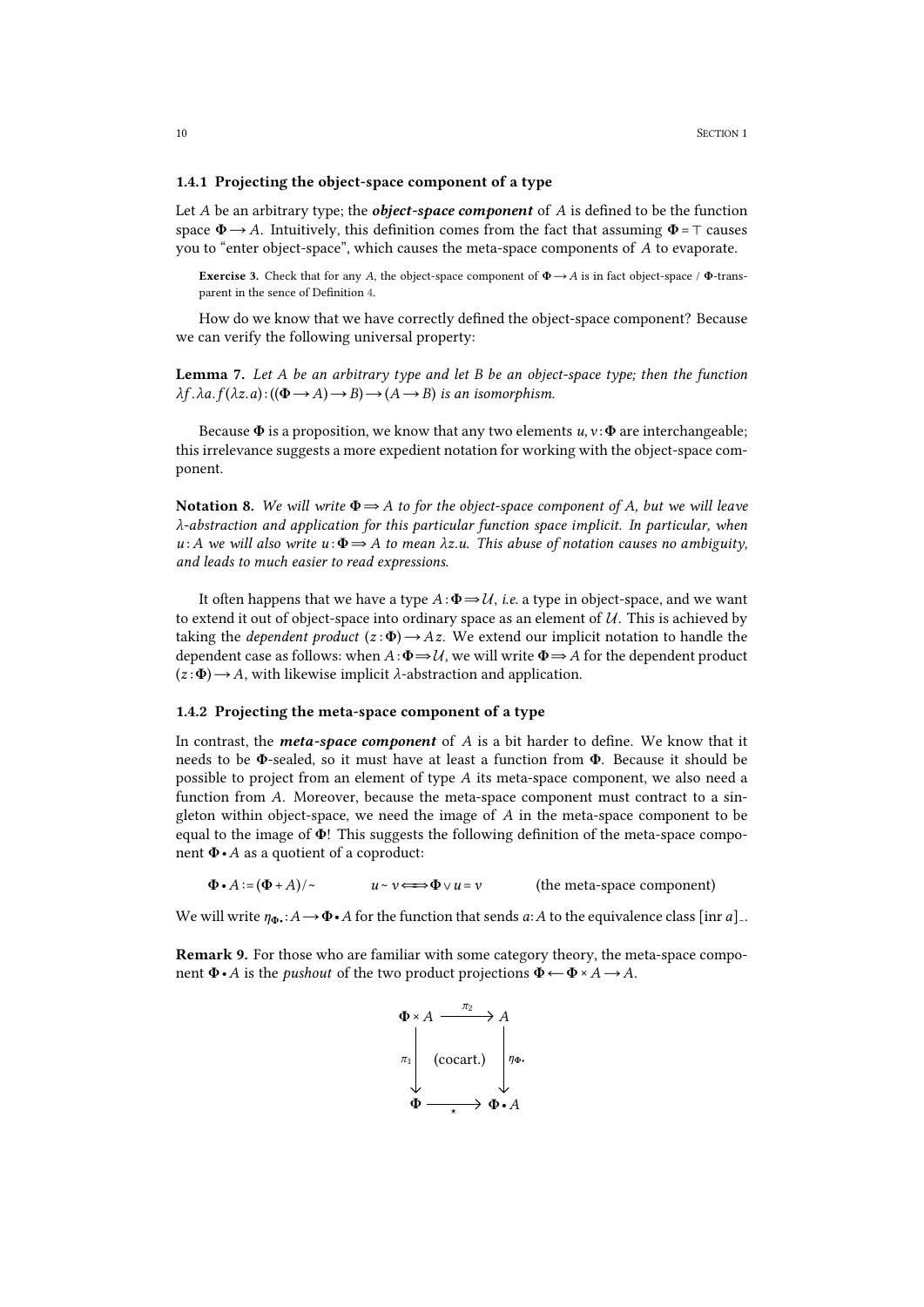In these lectures we are careful not to require knowledge of category theory or pushouts, but it cannot be denied that knowledge of categorical language confers a definite advantage.

Exercise 4. Verify that for any type *A*, the meta-space component Φ•*A* is Φ-sealed/meta-space in the sense of Definition [5.](#page-8-2)

**Exercise 5.** Show that the metacomponent  $\Phi \cdot \phi$  of any proposition  $\phi$  is again a proposition, namely the disjunction Φ∨*ϕ*.

We can justify the definition of the meta-space component by proving its universal property:

<span id="page-10-2"></span>Lemma 10. *Let A be an arbitrary type and let B be a meta-space type; then the function*  $\lambda f \cdot \lambda a.f(\eta_{\Phi}.a) : (\Phi \cdot A \rightarrow B) \rightarrow (A \rightarrow B)$  *is an isomorphism.* 

**Warning 11.** Although we have  $(\Phi \Rightarrow \Phi \cdot A) \cong 1$  for any *A*, the same does not hold for the meta-space component  $\Phi \cdot (\Phi \Rightarrow A)$  which can be non-trivial in general. In fact, in Section [1.4.3](#page-10-1) we will use the meta-space component of an object-space type *A* as a synthetic analogue to the "set of closed elements of *A*".

The meta-space component operation  $\Phi \cdot -$  is a monad; for instance, we can define the Kleisli extension  $\{x \leftarrow u; bx\}$  of a function  $b: A \rightarrow \Phi \cdot B$  applied to an element  $u: \Phi \cdot A$  by pattern matching in the following way:

$$
\{x \leftarrow \eta_{\Phi}.u; bx\} := bu
$$

$$
\{x \leftarrow \star; bx\} := \star
$$

In fact, the same notation may be applied in a more general scenario. Suppose that  $B: \Phi \cdot A \rightarrow$ *U* is a family of  $\Phi$ -sealed types, *i.e.* each *Bu* is  $\Phi$ -sealed. Then we will write  $\{x \leftarrow u; bx\}$ : *Bu* for the element defined by the same clauses as above.

Construction 12. (Delayed substitutions) In addition to being an ordinary monad, Φ•− also supports a related construct on the *type-level* that may be less familiar. Suppose that  $B: A \rightarrow U$  is a family of types such that each  $Bx$  is  $\Phi$ -sealed; then we may extend *B* to a family of types  $\Phi \cdot A \rightarrow U$  that takes  $u \cdot \Phi \cdot A$  to a  $\Phi$ -sealed type written  $\Phi \cdot [x \leftarrow u]$ . *Bx*. Up to isomorphism, this type could be defined as follows:

<span id="page-10-1"></span>
$$
(\Phi \bullet [x \leftarrow u].Bx) \cong (x : \eta_{\Phi \bullet}^{-1} u) \rightarrow Bx
$$

For convenience, we assert that  $(\Phi \cdot [x \leftarrow \eta_{\Phi}, v]. Bx) = \Phi \cdot Bv$  strictly. To introduce an element of  $\Phi \cdot [x \leftarrow u]$ . *Bx* given  $b:(x:\eta_{\Phi}^{-1}u) \rightarrow Bx$ , we simply write  $\{x \leftarrow u; bx\}$ . Finally we extend all these notations over arbitrary telescopes  $\Psi = (x : A, y : Bx, ...)$ , *etc.* Some readers may recognize the *delayed substitutions* of guarded dependent type theory [\(Bizjak](#page-22-5) [et](#page-22-5) [al.,](#page-22-5) [2016\)](#page-22-5) in our notation.

### <span id="page-10-0"></span>1.4.3 The generic syntactic structure

We expressed our *intention* that object-space be populated by things that can be built up from object-space constructs. We begin to substantiate that intuition by postulating a *generic* structure for the typed *λ*-calculus.

### Postulate. (The generic structure) We assume an object-space structure M:Φ⇒STLC*U*.

The postulated structure M represents the *generic model* of typed *λ*-calculus from within the synthetic setting; the idea is that if we prove something about M in the synthetic world, then some corresponding statement will hold of the actual syntax of typed *λ*-calculus out side the synthetic world.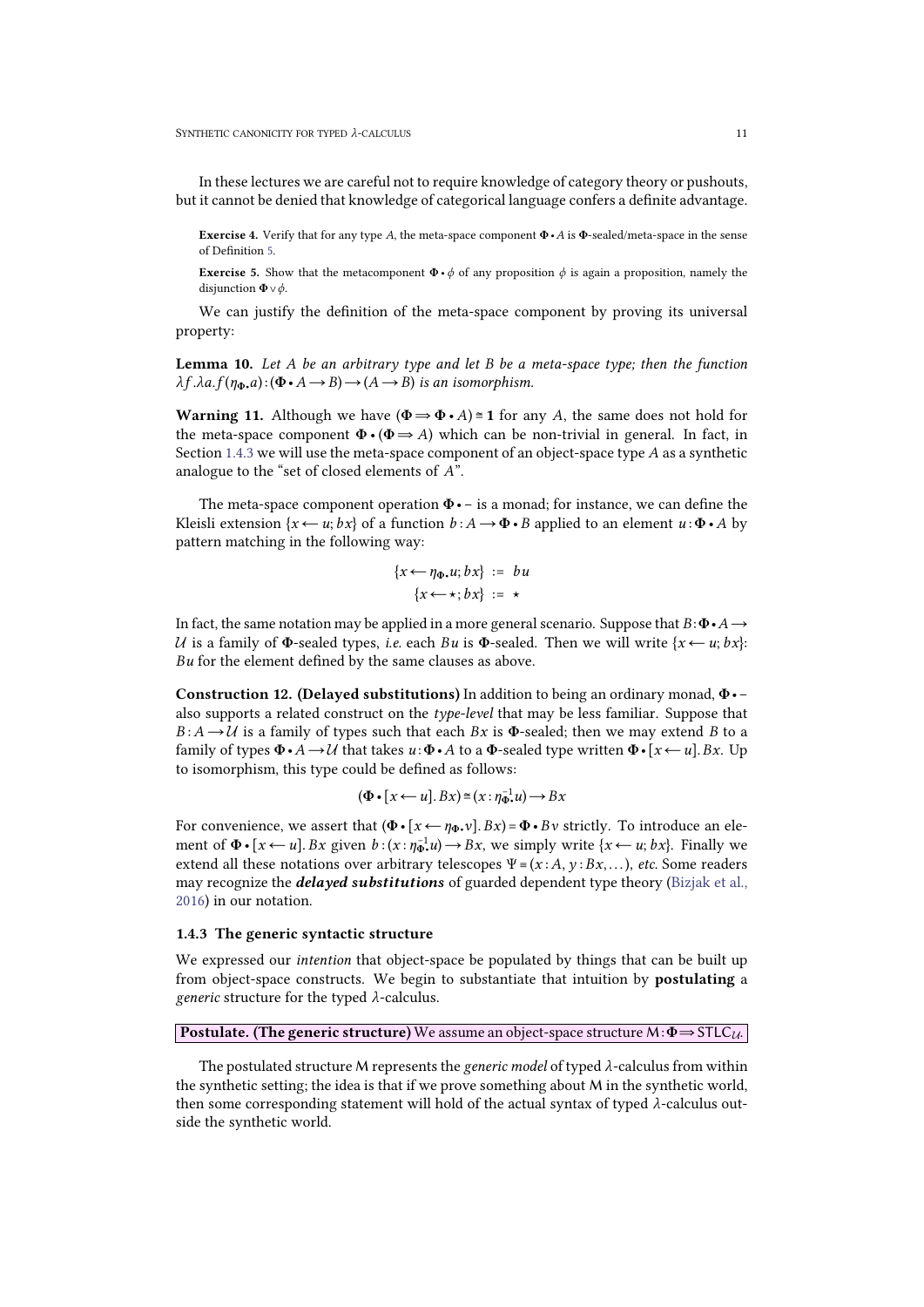#### <span id="page-11-0"></span>1.4.4 The generic closed instance of a synthetic element

To express the canonicity property, we will need a way to talk about **closed elements**! In the synthetic setting, we will access closed elements simply by projecting the meta-space component of the collection of object-elements. Given a object-space type  $A : \Phi \Rightarrow U$ , the meta-space type of *closed elements* of *A* is simply defined to be the meta-space component Φ•(Φ⇒*A*).

The correct intuition for closed elements in the synthetic setting is a little subtle. In the analytic account of syntax, an element is either open or closed by definition depending on what context it is constructed in. In contrast, the synthetic setting is oblivious to contexts and so when we have a synthetic element  $u : \Phi \rightarrow M$ .el  $\sigma$ , we ought to think of it as corresponding to an open term in an ambient context determined by the environment; on the other hand, an element of the meta-space component  $\Phi \cdot (\Phi \Rightarrow M$ .el $\sigma$ ) should be thought of as standing not for a *single* closed element of type *σ* but rather for *all* the closed instances of some (unspecified) open element.

Thus given an element  $u : \Phi \to M$ .el  $\sigma$ , the meta-space component  $\eta_{\Phi} u : \Phi \cdot (\Phi \to M$ .el  $\sigma$ ) can be thought of as the *generic closed instance* of *u*; intuitively, anything proved about *η*Φ•*u* will ultimately hold (externally) of *all* closed instance of the open term *u*. The existence ofmagical elements that stand in for a whole class of elements is one ofthe strengths of the synthetic approach.<sup>7</sup>

<span id="page-11-3"></span>Remark 13. Note that we have not made any assumptions yet that guarantee any relation ship between "synthetic closed elements" and actual closed terms in a formal presentation of typed *λ*-calculus. Such a relationship will be established when we relate our synthetic world with the external world.

## <span id="page-11-1"></span>1.5 A synthetic logical predicate for canonicity

A *synthetic logical predicate* on the generic structure M:Φ⇒STLC*<sup>U</sup>* is nothing more than another structure M<sup>∗</sup> : STLC*<sup>V</sup>* whose object-space component is M modulo the inclusion  $U \subseteq V$ . The idea is that the meta-space component of M<sup>\*</sup> will carry the proofs that each closed element of type bool is either true or false and that this property is preserved by all higher type structure.

#### <span id="page-11-2"></span>1.5.1 Extension types

In order to express the sense in which the M<sup>∗</sup> restricts to M in object-space, we introduce a new type constructor called the *extension type*; our extension types are a special case of those of Riehl and Shulman, 2017, but we do not require knowledge of the general notion.

**Definition 14.** *Given a type A and an object-space element*  $a : \Phi \Rightarrow A$ *, the extension type of* a is defined to be the type  $\{A | \Phi \rightarrow a\}$  of all elements of A that restrict within object-space to *a; formally we can define*  $\{A | \Phi \rightarrow a\}$  *as a subset type:* 

$$
\{A \mid \Phi \hookrightarrow a\} := \{x : A \mid \Phi \Longrightarrow x = a\}
$$

The following observation is immediate, but nonetheless very important.

[<sup>7.</sup>](#page-11-3) A similar phenomenon is observed in the history of algebraic geometry; the Italian geometers of the early 20th century worked intuitively with a quite unrigorous notion of the "generic point on a curve" — a magical point that somehow concentrates the properties of all the other points. It was not until the introduction of scheme theory that the geometrical intuition of the generic point was fully substantiated by new language in which it arises naturally and rigorously. We view the idea ofthe *generic closed instance* in the synthetic study of syntax as an analogous phenomenon, in which new geometrical intuitions are substantiated by the introduction of new language.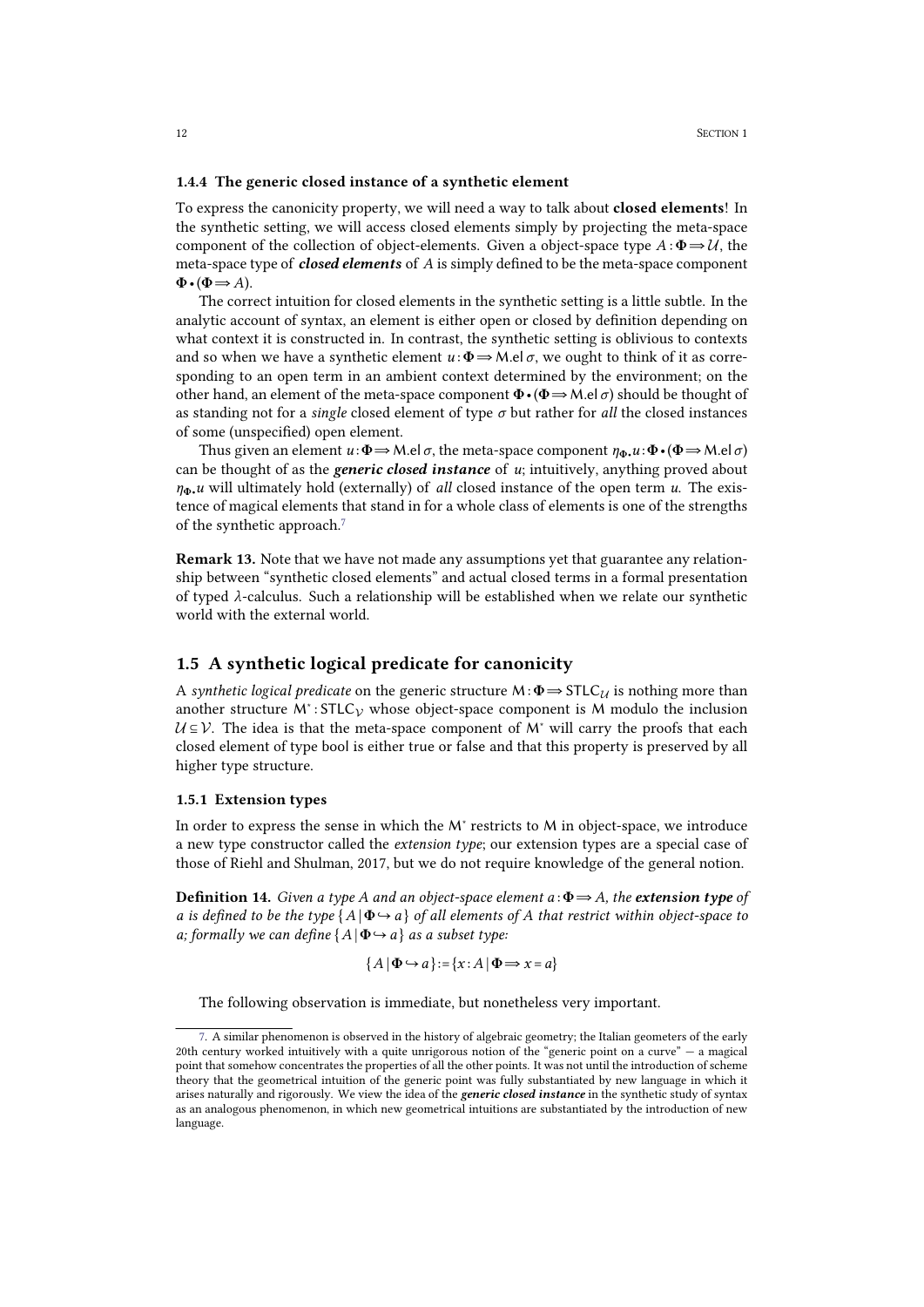**Lemma 15.** *Every extension type*  $\{A | \Phi \rightarrow a\}$  *is*  $\Phi$ *-sealed.* 

**Proof.** It suffices to check that when  $\Phi = \top$ , the type  $\{A \mid \Phi \rightarrow a\}$  has exactly one element. Because we are "in object-space" by virtue of our assumption, we have *a* :*A* which we now claim to be the only element of  $\{A | \Phi \hookrightarrow a\}$ . Fix any  $b : \{A | \Phi \hookrightarrow a\}$ , *i.e.* any  $b : A$  such that  $\Phi \Rightarrow b = a$ ; our assumption implies that  $b = a$ .

Now we may express the type of the synthetic logical predicate more precisely:

$$
\mathsf{M}^*\colon\!\{\mathsf{STLC}_{\mathcal{V}}\,|\,\!\Phi\!\leftrightarrow\!{\mathsf{M}}\}
$$

#### <span id="page-12-0"></span>1.5.2 Refinement types

It is well and good to be able to *state* the extension type  $\{STLC_V | \Phi \rightarrow M \}$ , but how can we construct an element of this type? Such an element must have, in particular, a field M<sup>∗</sup>.type: {  $V | \Phi \rightarrow M$ .type}; to decide how we should define M<sup>∗</sup>.type, we recall that in an ordinary logical predicates model, the sort of types is interpreted by the collection of object space types equipped with predicates on their closed terms. In the synthetic setting, there is a more direct way to achieve roughly the same thing: we want an element of M<sup>∗</sup> .type to be given by an element *σ* :  $Φ$  ⇒ M.type together with a type *σ*΄ : *U* that restricts in object-<br>space to M.el *σ*. In other words, we would like to define M\*.type as follows the following dependent sum:

$$
M^*.\text{type}:=(\sigma:\Phi\Longrightarrow M.\text{type})\times\{\mathcal{U}\mid \Phi\hookrightarrow M.\text{el }\sigma\}\tag{1}
$$

Unfortunately, the definition above does not go through because it is not the case that the dependent sum above restricts in object-space to M.type! But it is instructive to check how close we got; in particular, within object-space (*i.e.* assuming  $\Phi = \top$ ) the projection function  $π₁$ : M<sup>\*</sup>.type → M.type restricts in object-space to an isomorphism, *i.e.* the following proposition holds:

$$
\Phi \Longrightarrow \forall \sigma : M.\text{type.} \exists ! \sigma^* : M^*.type. \pi_1 \sigma^* = \sigma
$$

**Proof.** Assuming  $\Phi = \top$  and an element  $\sigma$ : M.type, it suffices to check that the collection of elements  $\sigma^*$ : M<sup>\*</sup>.type such that  $\pi_1 \sigma^* = \sigma$  is a singleton; equivalently, that there exists only one  $\sigma' : \{ \mathcal{U} | \Phi \hookrightarrow \mathcal{M} \in \mathcal{A} \}$ . Because we are in object-space, this we have  $\sigma' : \{ \mathcal{U} | \top \hookrightarrow \mathcal{M} \in \mathcal{A} \}$ <br>which is by definition the collection of elements of  $\mathcal{U}$  that are equal to  $\mathcal{M} \in \mathcal{A}$ ,

**Remark 16.** The essence of the proof above is that each type  $\{A | \Phi \rightarrow a\}$  is  $\Phi$ -sealed, so it restricts within object-space to a singleton. We will use this insight to abstract the problem above into a solution to all similar problems via a generalization of *refinement types*.

Thus what is missing is a way to construct a dependent sum like M<sup>∗</sup> .type in such a way that the object-space isomorphism verified above is actually the *identity function*. This is the purpose of the generalized *refinement type* connective that we introduce below. Put simply, the refinement types are special versions of dependent sums where the index comes from object-space and the fibers lie in meta-space; what distinguishes a refinement type from a dependent sum is that within object-space, it becomes *equal* to its index type.

We introduce refinement types by describing their rules of inference informally. The formation rule takes an object-space type  $A : \Phi \Rightarrow U$  and a meta-space family of types  $B : (\Phi \Rightarrow A) \rightarrow U$  (*i.e.* such that each  $Bx$  is  $\Phi$ -sealed) to a type  $[\Phi \leftrightarrow x : A | Bx]$  that restricts within object space to A:

$$
\underline{A: \Phi \Rightarrow U \quad B: (\Phi \Rightarrow A) \to U \quad x: \Phi \Rightarrow A \vdash Bx \text{ is } \Phi\text{-scaled}}
$$

$$
[\Phi \leftrightarrow x: A \mid Bx]: U
$$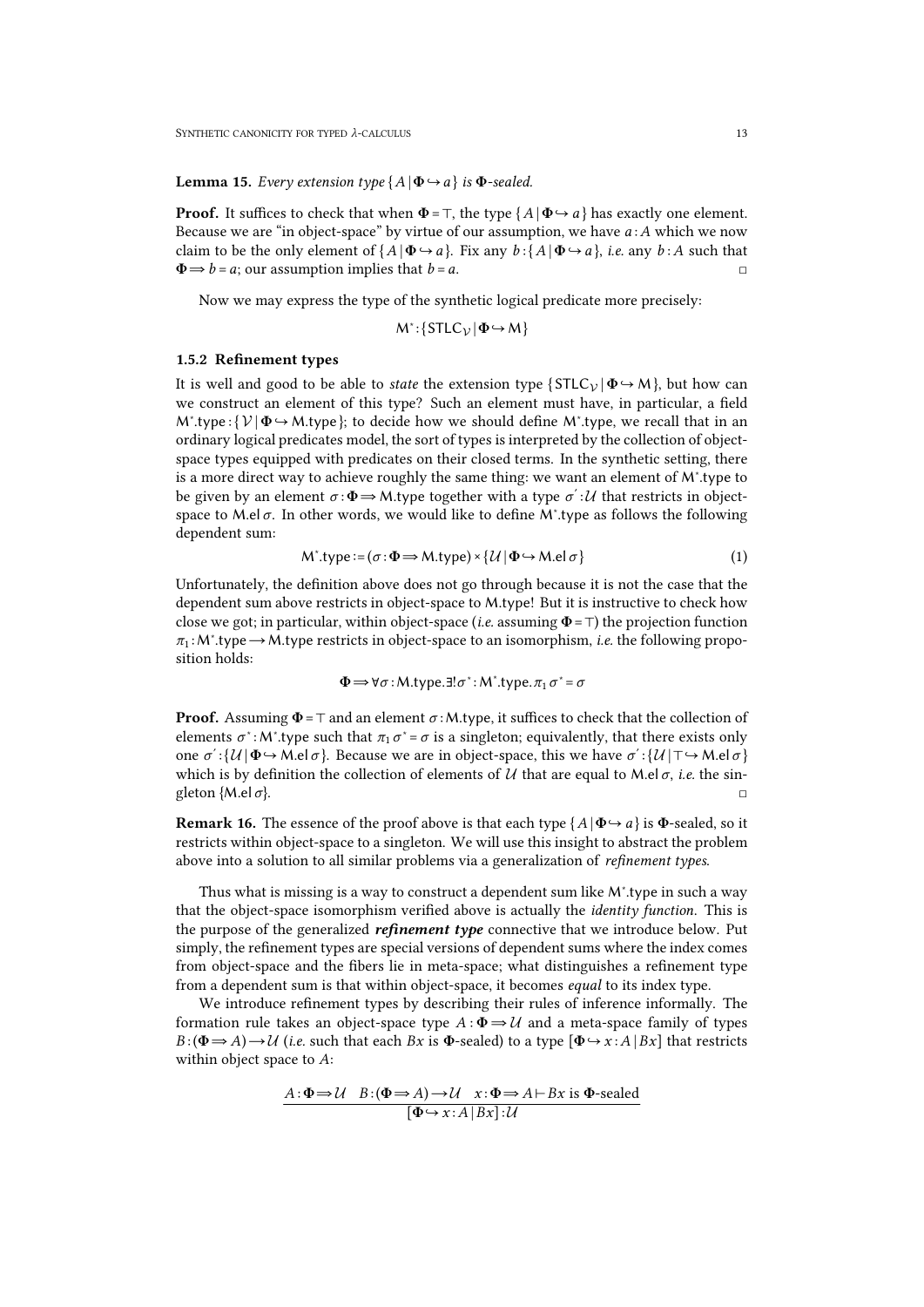14 SECTION 1

$$
A: \Phi \to \mathcal{U} \quad B: (\Phi \to A) \to \mathcal{U} \quad x: \Phi \to A \vdash Bx \text{ is } \Phi\text{-sealed} \qquad \Phi = \top
$$
  
 
$$
[\Phi \to x: A \mid Bx] = A: \mathcal{U}
$$

What we mean by "restricts within object space to *A*" is that when  $\Phi = \top$ , we have a definitional equality  $[\Phi \rightarrow x : A | Bx] = A$ . Our intention is that aside from this special equality rule, the refinement type  $[\Phi \rightarrow x : A | Bx]$  should behave like the dependent sum  $(x:\Phi \Longrightarrow A) \times Bx$ .

We next give the introduction rule, which will mirror the introduction rule for the dependent sum; we must also provide a rule that for what the introduction form becomes when restricted into object-space:

$$
\frac{a:\Phi \Rightarrow A \quad b:Ba}{[\Phi \hookrightarrow a \mid b]:[\Phi \hookrightarrow x:A \mid Bx]} \qquad \qquad \frac{a:\Phi \Rightarrow A \quad b:Ba \quad \Phi = \top}{[\Phi \hookrightarrow a \mid b] = a:A}
$$

Next we describe the elimination forms; for a dependent sum, we ordinarily have both first and second projections, but in our case the first projection is automatically given by virtue of the equations we have imposed. To see that this is the case, we show that we can already construct the first projection fst:  $[\Phi \rightarrow x : A | Bx] \rightarrow \Phi \Rightarrow A$ . Given  $u : [\Phi \rightarrow x : A | Bx]$ , we must construct an element fst  $u : \Phi \Rightarrow A$ , *i.e.* an element of *A* assuming  $\Phi = \top$ ; under this assumption, we have  $[\Phi \rightarrow x : A | Bx] = A$  and hence we may choose fst  $u := u$ . On the other hand, we must provide an explicit elimination form for the second projection, which we shall write using an underline:

$$
\frac{u\!:\![\Phi\!\hookrightarrow\! x\!:\!A\,|\,Bx]}{\underline{u}\!:\!Bu}
$$

**Definition 17.** Given a refined element  $u : [\Phi \rightarrow x : A | Bx]$ , we will refer to  $u : Bu$  as the *refinement datum of u.*

The *β*- and *η*-laws of the refinement type are given below:

$$
\frac{a:\Phi \Rightarrow A \quad b:Ba}{[\Phi \hookrightarrow a \mid b]=b:Ba} \qquad \qquad \frac{u:[\Phi \hookrightarrow x:A \mid Bx]}{u=[\Phi \hookrightarrow u \mid \underline{u}]:[\Phi \hookrightarrow x:A \mid Bx]}
$$

Example 18. Our first application of the refinement type is to give a well-typed definition of M<sup>∗</sup> .type:

M<sup>∗</sup> .type :=[Φ↪*σ* :M.type |{*U* |Φ↪M.el *σ* }]

## <span id="page-13-0"></span>1.5.3 Constructing the synthetic logical predicate

We are now equipped to define the synthetic logical predicate.

**begin structure** M<sup>∗</sup>:{STLC<sub>*V*</sub> | Φ → M} type := [ $\Phi \hookrightarrow \sigma$  : M.type | { $\mathcal{U} | \Phi \hookrightarrow$  M.el  $\sigma$ }] el  $\sigma := \underline{\sigma}$ 

Computation 19. (Decoding) It is instructive to understand why our definition of el above is correct. Explicitly, we need an element el: { $type \rightarrow V | \Phi \rightarrow M$ .el }; we compute a solution "interactively" in several steps:

1. To fill the hole  $?_0$ :{type  $\rightarrow$   $V$ | $\Phi$   $\rightarrow$  M.el}, it suffices to fix an element  $\sigma$ :type and pose  $?$ <sub>1</sub> $\sigma$  : {  $V | \Phi \hookrightarrow$  M.el  $\sigma$ }, solving  $?$ <sub>0</sub> :=  $\lambda \sigma$ .?<sub>1</sub> $\sigma$ .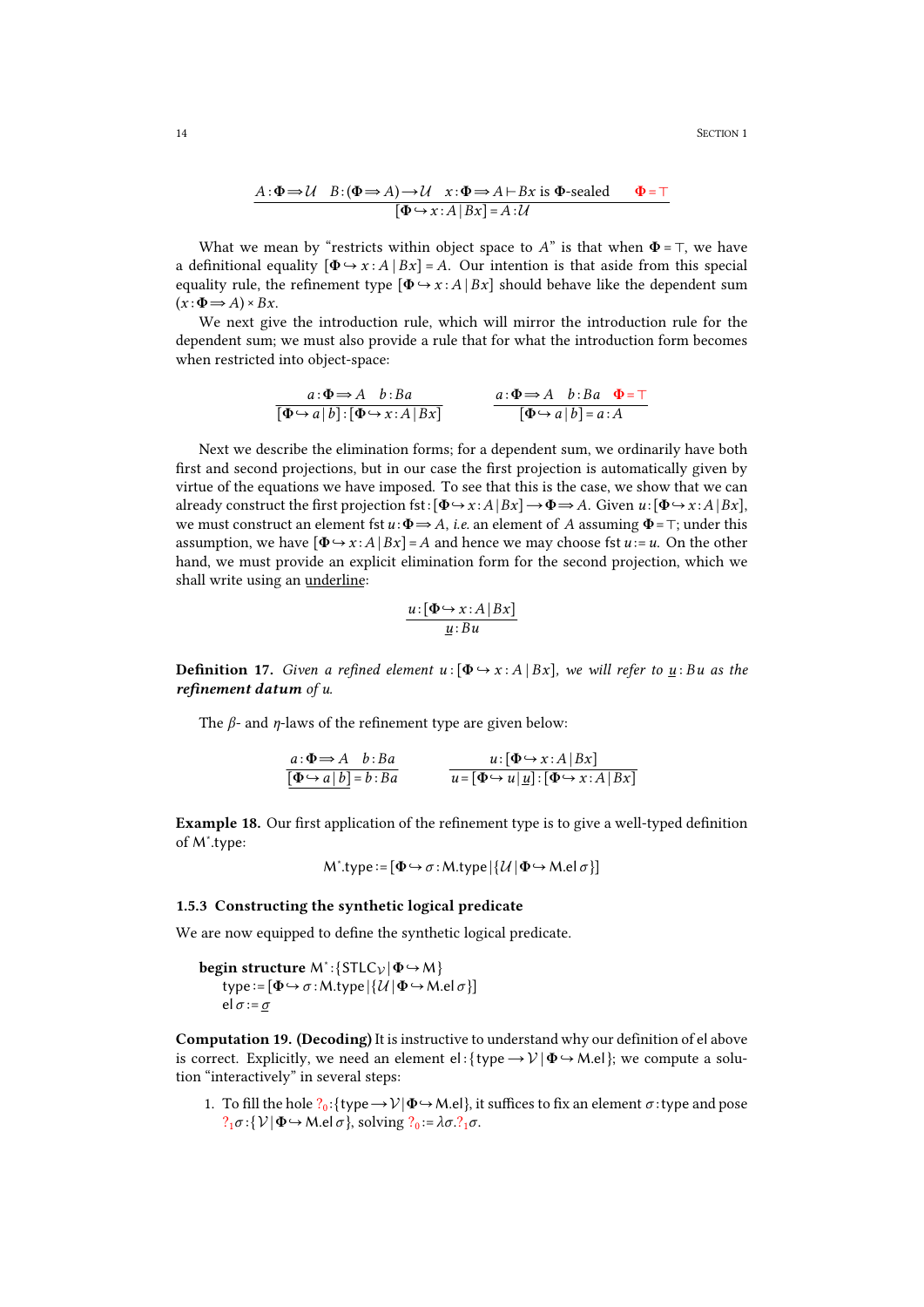- 2. By cumulativity of  $U \subseteq V$ , it suffices to pose ?<sub>2</sub>*σ* :{ $U | \Phi \rightarrow M$ .el*σ*} and solve ?<sub>1</sub>*σ* :=?<sub>2</sub>*σ*.
- 3. Projecting out the refinement datum, it suffices to pose  $?$ <sub>3</sub> $\sigma$ :{[ $\Phi \hookrightarrow \sigma$ : M.type}{ $\mathcal{U} | \Phi \hookrightarrow$  M.el $\sigma$ }]| $\Phi \hookrightarrow \sigma$ } and solve  $?$ <sub>2</sub> $\sigma$ :=?<sub>3</sub> $\sigma$ .
- 4. We may solve  $?3\sigma := \sigma$ , as the type of  $?3\sigma$  is in fact equal to  $\{\text{type} | \Phi \rightarrow \sigma \}$  and any element (by definition) restricts to itself on object-space.
- 5. Thus by unravelling the above, we have solved  $?<sub>0</sub> := λσ.σ$ .

Computation 20. (Function types) We will interpret the function type connective step by-step as well. We need an element arr:{type→type→type|Φ↪M.arr}. We step through the construction process a bit more rapidly until we arrive at a goal that requires some thought:

 $arr:=?$ :{type  $\rightarrow$  type  $\rightarrow$  type  $|\Phi \rightarrow M_0$ .arr} arr  $\sigma \tau := ?$ : {type |  $\Phi \hookrightarrow M$ .arr  $\sigma \tau$ } arr  $\sigma \tau := ?$ : { $[\Phi \rightarrow \sigma : M.type | \{U | \Phi \rightarrow M. \text{el } \sigma\}] | \Phi \rightarrow M. \text{arr } \sigma \tau$ }<br>arr  $\sigma \tau := [\Phi \rightarrow ?_0 : \{M.type | \Phi \rightarrow M. \text{arr } \sigma \tau\}] | (?_1 : \{U | \Phi \rightarrow M. \text{el } ?_0\})]$ <br>arr  $\sigma \tau := [\Phi \rightarrow M. \text{arr } \sigma \tau | (?_1 : \{U | \Phi \rightarrow M. \text{el } (M. \text{arr } \sigma \tau)\})]$ 

How do we choose the correct element of *U* to fill the hole ?<sub>1</sub> above? We know that ulti-mately have to exhibit *λ*-abstraction, application, *β*- and *η*-laws; but up to isomorphism, there can be only one connective that supports all this structure: the function space itself. Thus we know in advance that we are required to choose an element of *U* representing the function space  $\sigma \rightarrow \tau$  that restricts in object-space to the function space of the generic structure M. This is a job for the refinement type!

$$
?_1:=[\Phi \hookrightarrow e:\text{M}.el(\text{M.arr } \sigma \tau)]\{\underline{\sigma} \rightarrow \underline{\tau}|\Phi \hookrightarrow \text{M.app } e-\}]
$$

The use of the refinement type above is valid because each type  $\{ \underline{\sigma} \rightarrow \underline{\tau} | \Phi \rightarrow M$ .app  $e x - \}$  is Φ-sealed. Thus in full, we complete our definition of the function space using an auxiliary definition:

$$
\text{arr}' \sigma \tau := [\Phi \hookrightarrow e : \text{M}.el(\text{M}.\text{arr } \sigma \tau)] \{ \underline{\sigma} \rightarrow \underline{\tau} | \Phi \hookrightarrow \text{M}.\text{app } e - \}]
$$
\n
$$
\text{arr } \sigma \tau := [\Phi \hookrightarrow \text{M}.\text{arr } \sigma \tau | \text{arr}' \sigma \tau]
$$

We define the *λ*-abstraction as follows; make sure you understand each step below:

```
lam u := ? : \{ \arctan \sigma \tau \mid \Phi \hookrightarrow M \}.lam u \}lam u := ?:{arr´ \sigma \tau | \Phi \hookrightarrow M.lam u}
lam u :=? :{[Φ↪e :M.el(M.arr σ τ)|{ σ →τ |Φ↪M.app e − }]|Φ↪M.lam u }
lam u :=[Φ↪(?0 :{M.el(M.arr σ τ)|Φ↪M.lam u })|(?1 :{ σ →τ |Φ↪M.app ?0 − })]
lam u :=[Φ↪M.lam u |(?1 :{ σ →τ |Φ↪M.app (M.lam u) −})]
lam u := [\Phi \hookrightarrow M.lam u | (?_1 : {\sigma \rightarrow \tau | \Phi \hookrightarrow u})]lam u := [\Phi \hookrightarrow M.lam u | \lambda x. (?_1 : \{ \underline{\tau} | \Phi \hookrightarrow u x \})]\tan u := [\Phi \hookrightarrow M.lam u | u]
```
The application operator is likewise easy to define by projecting the refinement datum of an element *u*: arr *σ τ*, recalling that arr *σ τ* = [Φ  $\leftrightarrow$  *e*: M.el(M.arr *σ τ*)|{ *σ* → *τ*|Φ  $\leftrightarrow$  M.app *e* - }].

app *u v* :=? :{ *τ* |Φ↪M.app *u v* }app  $u v := u v$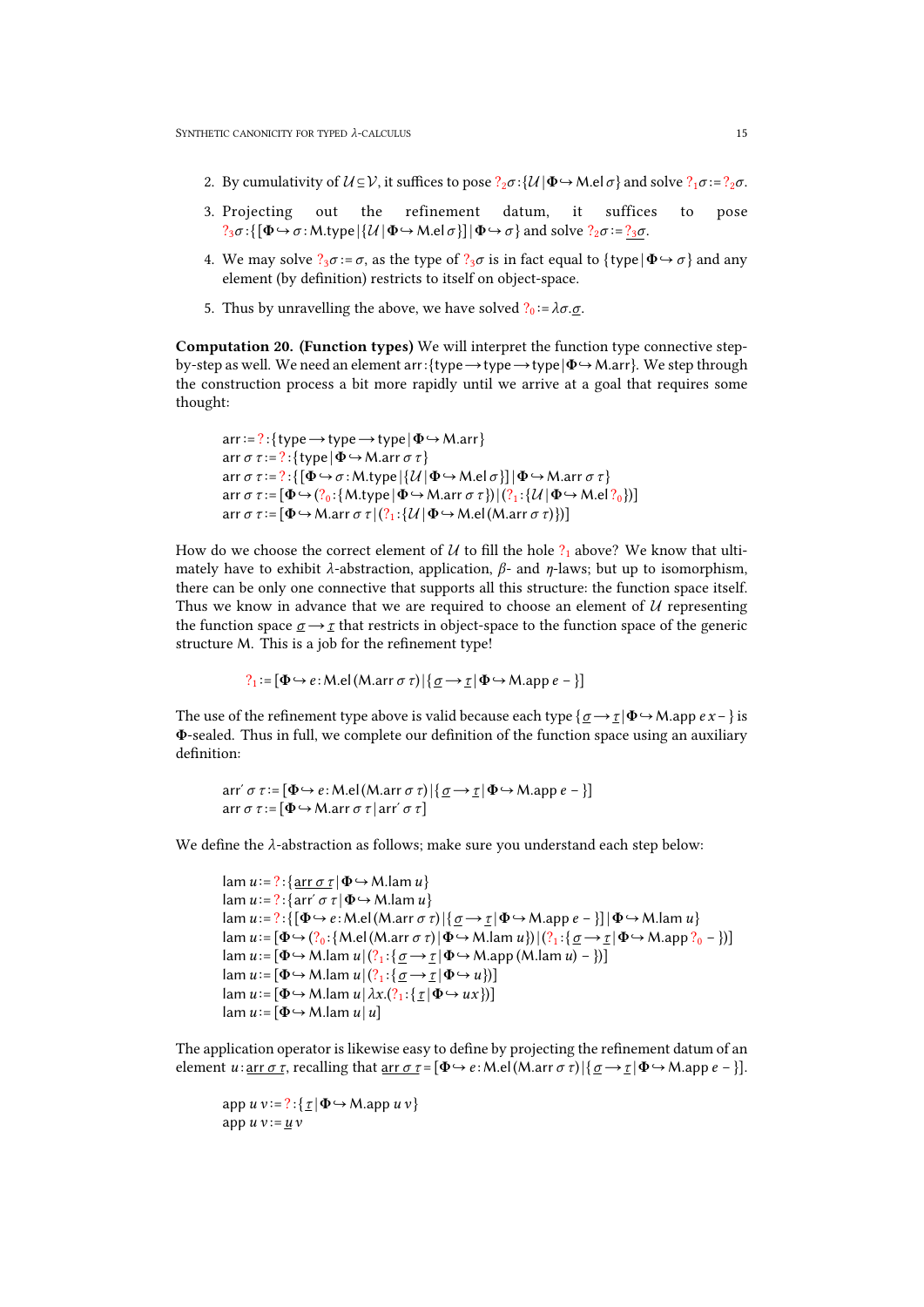The computation rules can be seen to hold by virtue of M.arr*β*, M.arr*η*, and the *β*/*η* laws of the refinement type connective:

$$
\text{app (lam } u) v = \underline{\text{lam } u} v = \underline{\Phi \hookrightarrow M.\text{lam } u \mid u} v = uv
$$
\n
$$
\text{lam } (\lambda x.\text{app } u \, x) = [\Phi \hookrightarrow M.\text{lam } (\lambda x.\text{Map } u \, x)] \, \lambda x.\underline{u} \, x] = [\Phi \hookrightarrow u \, | \, \underline{u} ] = u
$$

Thus we conclude:

$$
arr_{\beta} := \star
$$

$$
arr_{\eta} u := \star
$$

Computation 21. (Product types) The product type is interpreted using essentially the same recipe as the function type: we refine the object-space function type M.prod  $\sigma \tau$  by the ambient product type *σ* ×*τ*.

```
prodʹ σ τ :=[Φ↪e :M.elM.prod σ τ |{ σ ×τ |Φ↪(M.fst e,M.snd e)}]
prod σ τ :=[Φ↪M.prod σ τ | prodʹ σ τ]
pair u v := [\Phi \rightarrow M.pair u v | (u, v)]fst u := \pi_1 usnd u := \pi_2 \underline{u}prodβ1
:=⋆
prodβ2
:=⋆
\text{prod}_n u := \star
```
Computation 22. (Booleans) The most important part of the synthetic logical predicate is to interpret the type of booleans. Our goal is to show that for any object-boolean, its closed instances are exactly M.true and M.false, so this must be reflected in our definition of bool. We have already stipulated that the closed elements of a type are accessed synthetically using by projecting its meta-space component  $\Phi \cdot (\Phi \Rightarrow M_{\cdot}e M_{\cdot} b \cdot \phi)$ .

Let  $2 := 1 + 1$  be the type with two elements  $0 := \text{inl} \star$  and  $1 := \text{inr} \star$ . We may define an enumeration of the (desired) canonical booleans as follows:

enum:2→Φ⇒M.elM.bool enum  $0 := M$ .true enum  $1 := M$ .false

We then define the logical predicate on the booleans to associate with every object-boolean an element of the corresponding fiber of enum:

```
bool := ? : \{ type | \Phi \hookrightarrow M.bool \}bool := [\Phi \hookrightarrow M_{\cdot}bool](? : \{\mathcal{U} | \Phi \hookrightarrow M_{\cdot}el M_{\cdot}bool\})]bool := [\Phi \rightarrow M \cdot bool | [\Phi \rightarrow x : M \cdot el M \cdot bool | \Phi \cdot \{i : 2 | \text{enum } i = x\}]]
```
Reading the definition above, an element of bool is thus an object boolean together with a proof that its *generic closed instance* is either *η*Φ•true or *η*Φ•false. It is not difficult to interpret the boolean constants in the logical predicate now:

true :=  $[\Phi \rightarrow M$ .true  $|\eta_{\Phi}$ .<sup>0</sup>]  $false := [\Phi \hookrightarrow M$ .false  $|\eta_{\Phi}.1]$ 

The case expression is defined by pattern matching:

case  $[\Phi \rightarrow M$ .true  $|\eta_{\Phi \bullet} 0|$  *v w*:= *v*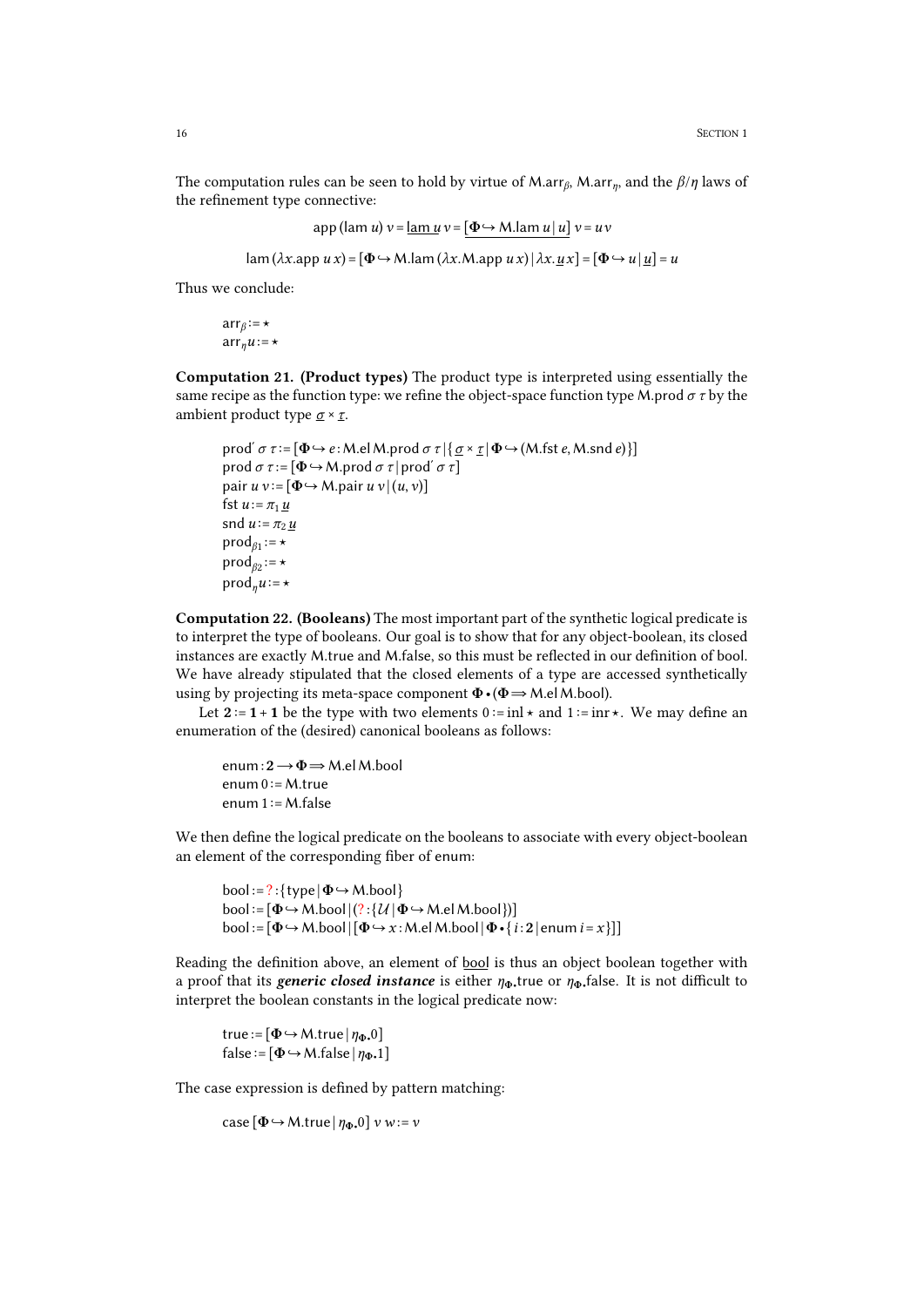case  $[\Phi \rightarrow M$ .false  $|\eta_{\Phi}.1]$  *v w*:= *w*  $\csc(\Phi \rightarrow u | \cdot)$  *v*  $w := M \cdot \csc u$  *v w* 

The final case is well-defined because we have  $\Phi = \top$  in scope; the  $\beta$ -rules hold by definition:

```
\text{bool}_{\beta_1} := \star\text{bool}_{\beta 2} := \star
```
Finally we check that the *η*-law holds, fixing  $u : \underline{bool} \rightarrow \underline{\sigma}$ . We need to check that  $u =$ *λx*. case *x* (*u* true)(*u* false); we may fix *x* : bool to check that  $ux = \cose x(u$  true)(*u* false): *σ*. First of all, this equation is a  $\Phi$ -sealed proposition because it restricts in object-space to our assumption M.bool*η*; by the universal property of the meta-space component (Lemma [10\)](#page-10-2), we may assume that there exists some *i* : 2 such that  $\Phi \Rightarrow$  enum *i* = *x* and  $\underline{x} = \eta_{\Phi} \cdot i$  and thus  $x = [\Phi \rightarrow e$ num *i* |  $\eta_{\Phi}$ *i*]. We proceed by cases on *i*:

- 1. If  $i = 0$ , then  $x = true$  and thus  $ux = case x (u true) (u false)$ .
- 2. If  $i = 1$ , then  $x =$  false and thus  $ux =$  case  $x(u \text{ true}) (u \text{ false})$  likewise.

Thus we conclude:

```
\text{bool}_n u := \starend structure M∗
```
## <span id="page-16-0"></span>1.5.4 The full synthetic logical predicate

We summarize the entire logical predicate below:

```
begin structure M<sup>∗</sup>:{STLC<sub>V</sub> | Φ → M}
    type :=[Φ↪σ :M.type |{U |Φ↪M.el σ }] el σ :=σ
    arr σ τ :=[Φ↪M.arr σ τ |[Φ↪e :M.el(M.arr σ τ)|{σ →τ |Φ↪M.app e x }]]
    \tan u := [\Phi \hookrightarrow M.lam u | u]app u v := u varrβ
:=⋆
    arr_n u := \starprod σ τ :=[Φ↪M.prod σ τ |[Φ↪e :M.elM.prod σ τ |{ σ ×τ |Φ↪(M.fst e,M.snd e)}]]
    pair u v := [\Phi \hookrightarrow M.pair u v | (u, v)]fst u := \pi_1 \underline{u}snd u := \pi_2 u\text{prod}_{\beta_1} := \star\text{prod}_{\beta 2} := \star\text{prod}_n u := \starbool := [\Phi \rightarrow M \cdot bool | [\Phi \rightarrow x : M \cdot el M \cdot bool | \Phi \cdot \{i : 2 | \text{enum } i = x\}]]true := [\Phi \hookrightarrow M.true |\eta_{\Phi}.<sup>0</sup>]
    false := [\Phi \hookrightarrow M.false |\eta_{\Phi}.1]case [\Phi \rightarrow M.true |\eta_{\Phi,0}| v w := v\cose [\Phi \rightarrow M.false |\eta_{\Phi}.1] v w := w\csc(\Phi \rightarrow u | \star] v w := M \cdot \csc u v w\text{bool}_{\beta_1} := \star\text{bool}_{\beta 2} := \star\text{bool}_n u := \star
```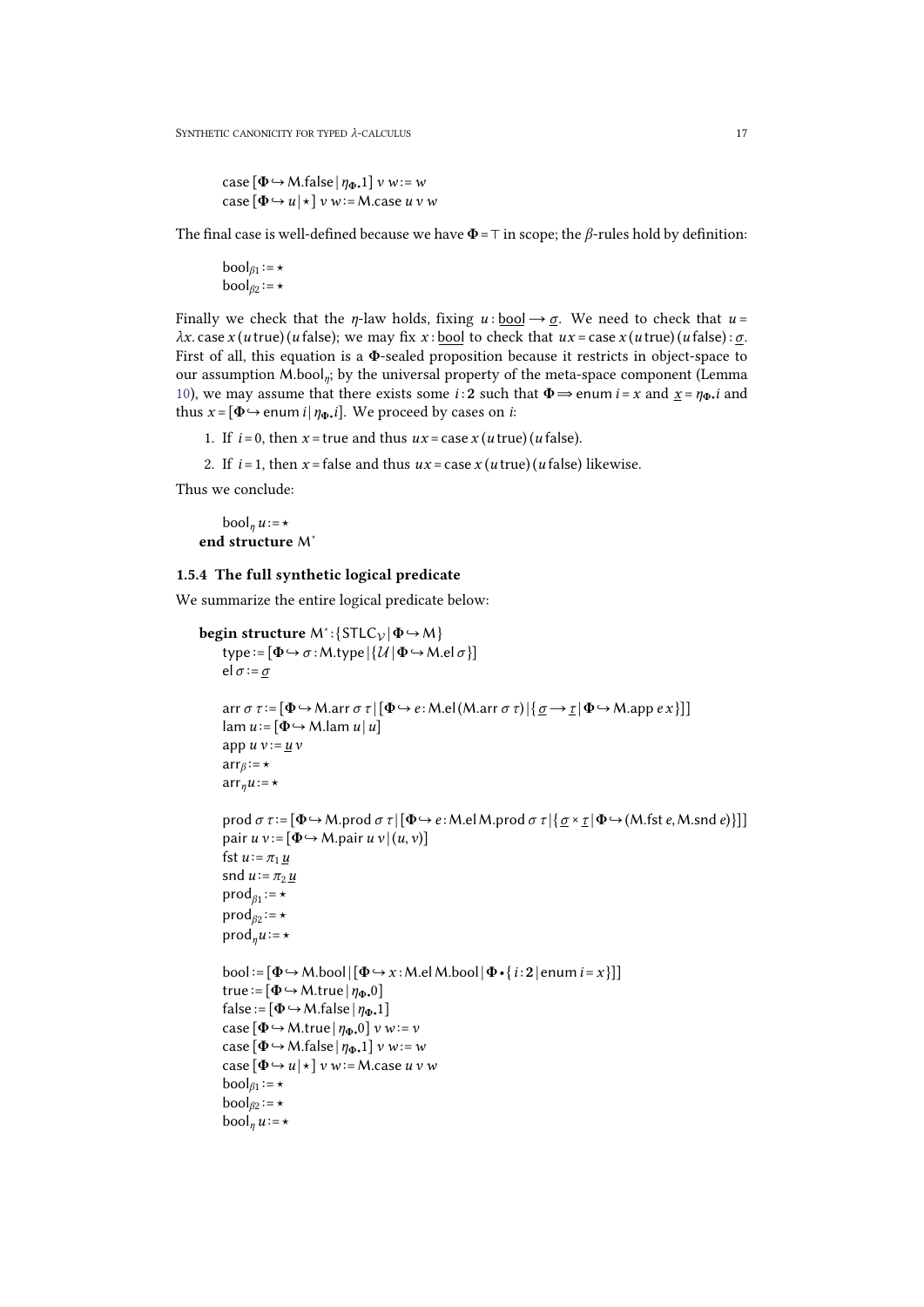end structure M<sup>∗</sup>

## <span id="page-17-0"></span>1.6 Canonicity for typed *λ*-calculus

We set out to prove a theorem about the actual syntax of the actual typed *λ*-calculus; but so far we have seen nothing "actual" whatsoever. In this section, we specify the actual syntax of typed *λ*-calculus as a meta-space inductive definition, and prove the canonicity theorem relative to a *synthetic adequacy* postulate that asserts a completeness property for the interpretation of "actual" syntax into the generic model M.

## <span id="page-17-1"></span>1.6.1 The syntax of typed  $\lambda$ -calculus, analytically

The typed *λ*-calculus can be presented by ordinary syntax with several forms of judgment:

- 1. The judgment Γ *ctx* means that Γ is a context.
- 2. The judgment  $\sigma$  *type* means that  $\sigma$  is a type.
- 3. The judgment  $Γ\vdash e : σ$  means that *e* is a term of type *σ* in context Γ.
- 4. The judgment  $\Gamma \vdash e \equiv e'$ : *σ* means that *e* and *e'* are definitionally equal terms of type *σ* in context Γ.

In the synthetic world, meta-space corresponds to ordinary (external) set theory; thus it is natural to formalize the analytic syntax as an inductive definition within meta-space. Meta space inductive definitions are just like ordinary inductive definitions, except that their induction principles apply only to meta-space motives, *i.e.* motives that are Φ-sealed.

To get started, we give an inductive definition of the meta-space type of analytic types Type.

<span id="page-17-2"></span>

| $\sigma, \tau: Type$            | $\sigma, \tau: Type$       | $\sigma, \tau: Type$ |
|---------------------------------|----------------------------|----------------------|
| $\sigma \Rightarrow \tau: Type$ | $\sigma \times \tau: Type$ |                      |

**Remark 23.** The universal property of Type is exactly that of an inductive type, except the motive *C* : Type  $\rightarrow$  *U* must lie in meta-space, in the sense that each *C* $\sigma$  is  $\Phi$ -sealed. Advanced readers may be curious how to explictly construct such a meta-space inductive type; this can be done by means of an ordinary *quotient inductive type*, whose generators are the ones above extended as follows:

$$
\Phi = \top \n\star : Type \n\Phi = \top \quad \sigma : Type \n\sigma = \star : Type
$$

We can define the meta-space type Ctx of analytic contexts as follows, fixing some infinite decidable meta-space type of names Name (*e.g.*, integers or the set of unicode sym bols, *etc.*):

$$
\frac{\Gamma: \text{ctx} \quad x: \text{Name} \quad \sigma: \text{Type}}{(\Gamma, x: \sigma): \text{Ctx}}
$$

We can define the meta-space set of variables bound by a context  $\text{Vars}(\Gamma) \subseteq \text{Name}:$ 

$$
Vars(\cdot) := \emptyset
$$

$$
Vars(\Gamma, x : \sigma) := Vars(\Gamma) \cup \{x\}
$$

Finally we define the meta-space indexed inductive type of analytic *preterms* Preterm; we do not belabor this definition, but instead give only a couple representative examples: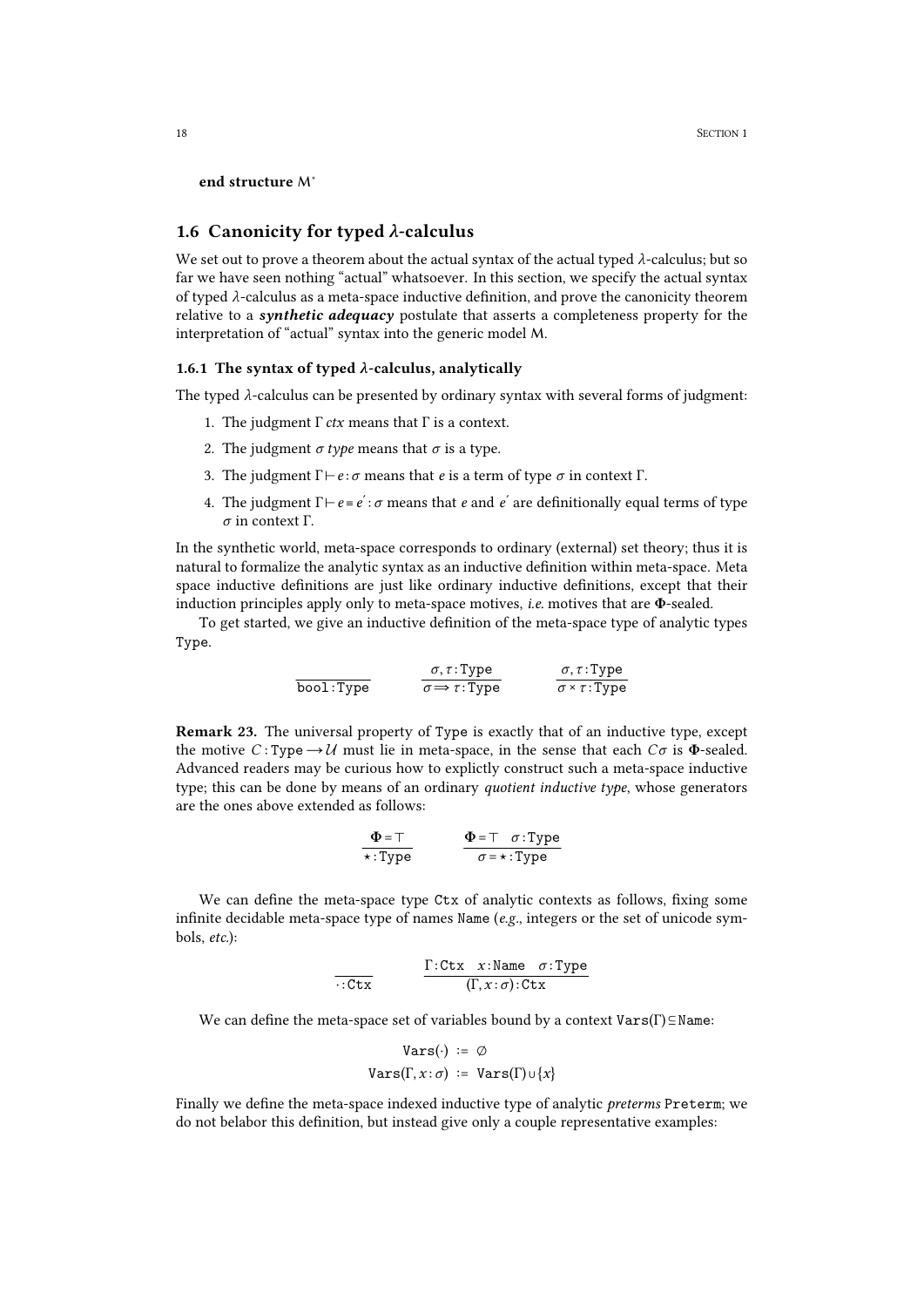|              | x:Name $\sigma$ :Type M:Preterm | $f.e:$ Preterm   |
|--------------|---------------------------------|------------------|
| true:Preterm | $\lambda x^{\sigma}$ .e:Preterm | $f(e)$ : Preterm |

It is easy to define renamings of bound variables, which we may use to define the relation of *α*-equivalence ≡*<sup>α</sup>* in the standard way à la Barendregt; we will write Preterm/≡*<sup>α</sup>* for the collection of *α*-equivalence classes of preterms. Informally we will not distinguish between a preterm and its*α*-equivalence class. We can also define the set of free variables  $FV(e)$  of a given equivalence class of preterms, again following Barendregt; we may also define substitution of terms for free variables [*e*/*x*]*f* by recursion.

Next we may define the meta-space indexed inductive definition of well-typed terms  $(\Gamma \vdash M : \sigma)$  where  $\Gamma$ : Ctx and *M*, *N*: Preterm/=*<sub>α</sub>* and  $\sigma$ : Type, subject to the constraint that  $FV(M) \subseteq VarS(\Gamma)$ . For instance, we will include generators like the following:

$$
\frac{\Gamma, x : \sigma \vdash e : \tau \quad (x \notin \text{Vars}(\Gamma))}{\lambda x^{\sigma}. e : \sigma \Rightarrow \tau} \qquad \frac{\Gamma \vdash f : \sigma \Rightarrow \tau \quad \Gamma \vdash e : \sigma}{\Gamma \vdash f(e) : \tau}
$$

It is possible to prove by induction that substitution preserves well-typedness. Finally, we define the meta-space indexed inductive definition of definitional equivalence (Γ⊢*e* ≡*e*ʹ :*σ*) where Γ : Ctx and *σ* : Type and Γ⊢*e*, *e*ʹ : *σ*. In addition to the *β*- and *η*-laws, we must also include generators to ensure that definitional equivalence is a symmetric congruence. For instance:

$$
\frac{\Gamma, x : \sigma \vdash e = e': \tau}{\Gamma \vdash \text{true} : \text{bool}}
$$
\n
$$
\frac{\Gamma, x : \sigma \vdash e = e': \tau}{\Gamma \vdash \lambda x^{\sigma}. e = \lambda x^{\sigma}. e': \sigma \Rightarrow \tau}
$$
\n
$$
\frac{\Gamma \vdash f = f': \sigma \Rightarrow \tau \quad \Gamma \vdash e = e': \sigma}{\Gamma \vdash f(e) = f'(e'): \tau}
$$
\n
$$
\frac{\Gamma, x : \sigma \vdash f : \tau \quad \Gamma \vdash e: \sigma}{\Gamma \vdash (\lambda x^{\sigma}. f)(e) = [e/x]f : \tau}
$$
\n
$$
\frac{\Gamma, x : \sigma \vdash f : \tau \quad \Gamma \vdash e: \sigma}{\Gamma \vdash [e/x]f = (\lambda x^{\sigma}. f)(e) : \tau}
$$

We may prove by induction that definitional equivalence is in fact transitive, thus it is an equivalence relation. This concludes the definition of the *analytic* syntax of typed *<sup>λ</sup>*-calculus in meta-space.

### <span id="page-18-0"></span>1.6.2 The interpretation function corresponding to a synthetic model

With the analytic syntax of typed *λ*-calculus in hand, our next step is to define a meta space *interpretation function* into any synthetic model of typed *λ*-calculus, *i.e.* any structure N:STLC*U*. We must exercise care in specifying this interpretation, because the structure N need not lie within meta-space, and yet the analytic syntax that we have defined is sealed into meta-space.

For each analytic type  $\sigma$ :Type, we will choose an element  $\llbracket \sigma \rrbracket^N : \Phi \cdot \mathcal{U}$  as follows:

$$
\begin{aligned}\n\llbracket \text{bool} \rrbracket^N &:= \eta_{\Phi^\bullet} \text{N}.\text{bool} \\
\llbracket \sigma \Longrightarrow \tau \rrbracket^N &:= \{ \sigma \longleftarrow \llbracket \sigma \rrbracket^N; \tau \longleftarrow \llbracket \tau \rrbracket^N; \eta_{\Phi^\bullet} (\text{N}.\text{arr } \sigma \tau) \}\n\end{aligned}
$$

The above is enough for us to define the type of environments  $\llbracket \Gamma \rrbracket^N : \Phi \cdot \mathcal{U}$  within metaspace for any analytic context  $\Gamma : \mathsf{Ctx}$ .

$$
\llbracket \cdot \rrbracket^N := \eta_{\Phi} \mathbf{1}
$$

$$
\llbracket \Gamma, x : \sigma \rrbracket^N := \{ \Gamma \leftarrow \llbracket \Gamma \rrbracket^N; \sigma \leftarrow \llbracket \sigma \rrbracket^N; \eta_{\Phi} \mathbf{.} (\Gamma \times \mathbf{N} . \mathbf{el} \sigma) \}
$$

Finally for each analytic term Γ⊢*e* : *τ*, we will choose an element with the following meta space type:

$$
[\![\Gamma \vdash e \colon \tau]\!]^N \colon \Phi \bullet [\![\Gamma \leftarrow [\![\Gamma]\!]^N, \tau \leftarrow [\![\tau]\!]^N].\Gamma \rightarrow N. \text{el } \tau
$$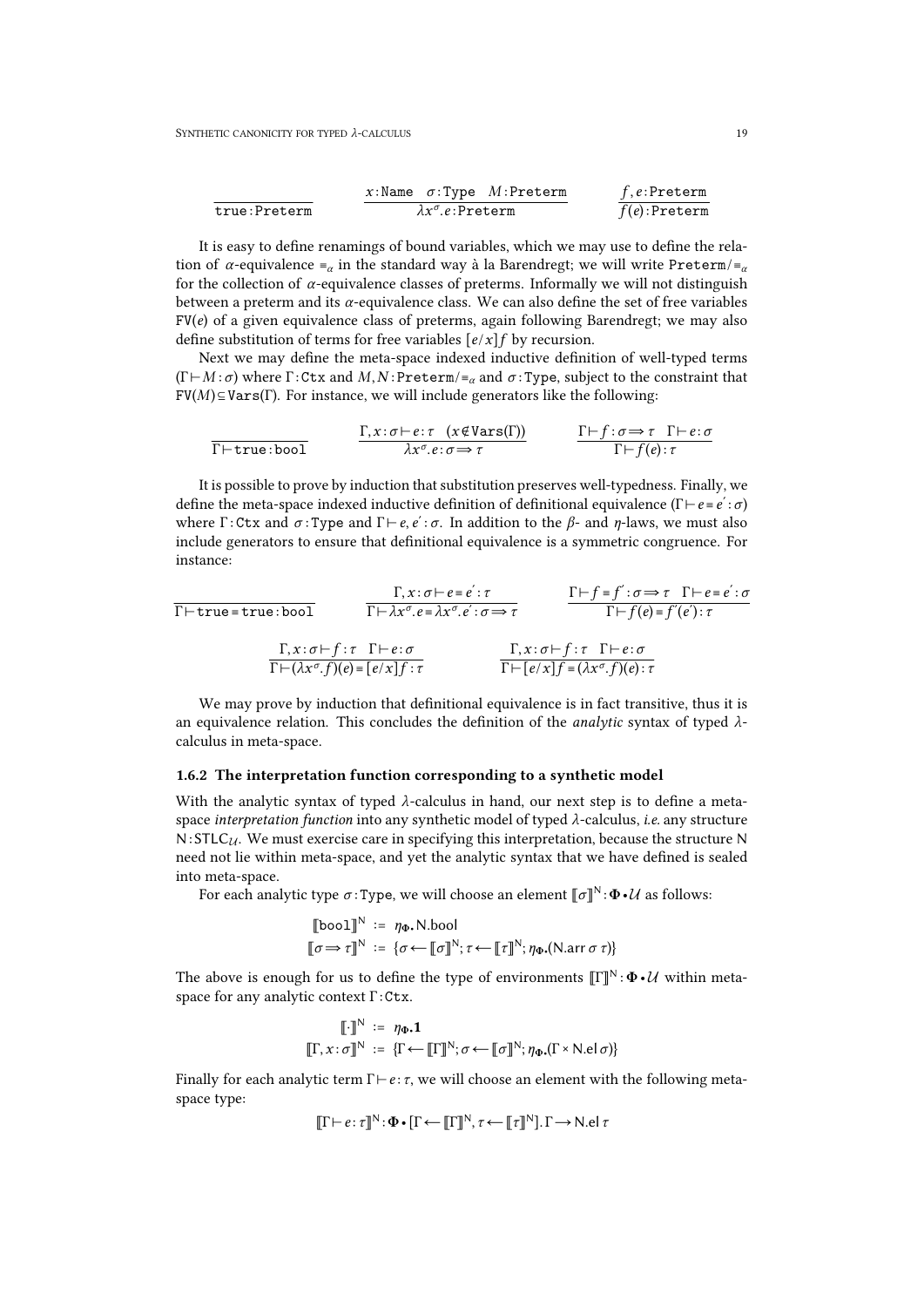We will give a couple cases of this interpretation function. For instance, we derive the interpretation of the true boolean as follows:

$$
\begin{aligned} [\![\Gamma \vdash \texttt{true} : \texttt{bool}]\!]^N &:= ? : \Phi \cdot [\![\Gamma \leftarrow [\![\Gamma]\!]^N, \tau \leftarrow [\![\tau]\!]^N], \Gamma \rightarrow \texttt{N}.\texttt{el} \,\tau \\ &:= \{\Gamma \leftarrow [\![\Gamma]\!]^N; \tau \leftarrow [\![\tau]\!]^N; \text{ } (\texttt{?} : \Phi \cdot (\Gamma \rightarrow \texttt{N}.\texttt{el} \,\tau))\} \\ &:= \{\Gamma \leftarrow [\![\Gamma]\!]^N; \tau \leftarrow [\![\tau]\!]^N; \eta_\Phi. (\lambda \gamma. \texttt{N}.\texttt{true})\} \end{aligned}
$$

The case for *λ*-abstraction is a bit more complex, as it involves an induction hypothesis.

$$
\llbracket \Gamma \vdash \lambda x^{\sigma}. e : \sigma \Rightarrow \tau \rrbracket^N := ? : \Phi \cdot \llbracket \tau \leftarrow \llbracket \tau \rrbracket^N; \rho \leftarrow \llbracket \sigma \Rightarrow \tau \rrbracket^N \rrbracket \Gamma \rightarrow \text{N}. e \rbrack \rho
$$
\n
$$
:= \begin{cases}\n\Gamma \leftarrow \llbracket \Gamma \rrbracket^N; \sigma \leftarrow \llbracket \sigma \rrbracket^N; \tau \leftarrow \llbracket \tau \rrbracket^N; \\
? : \Phi \cdot (\Gamma \rightarrow \text{N}. e \rbrack (\text{N.} \text{arr } \sigma \tau))\n\end{cases}
$$
\n
$$
:= \begin{cases}\n\Gamma \leftarrow \llbracket \Gamma \rrbracket^N; \sigma \leftarrow \llbracket \sigma \rrbracket^N; \tau \leftarrow \llbracket \tau \rrbracket^N; \\
e \leftarrow \llbracket \Gamma, x : \sigma \vdash e : \tau \rrbracket^N; \\
? : \Phi \cdot (\Gamma \rightarrow \text{N.} e \rbrack (\text{N.} \text{arr } \sigma \tau))\n\end{cases}
$$
\n
$$
:= \begin{cases}\n\Gamma \leftarrow \llbracket \Gamma \rrbracket^N; \sigma \leftarrow \llbracket \sigma \rrbracket^N; \tau \leftarrow \llbracket \tau \rrbracket^N; \\
e \leftarrow \llbracket \Gamma, x : \sigma \vdash e : \tau \rrbracket^N; \\
\eta_{\Phi}. (\lambda \gamma. \text{N.} \text{lam } (\lambda x. e(\gamma, x)))\n\end{cases}
$$

We conclude our sketch by deriving the intrepretation of application expressions, given Γ⊢ *<sup>f</sup>* :*<sup>σ</sup>* <sup>⇒</sup>*<sup>τ</sup>* and Γ⊢*<sup>e</sup>* :*σ*.⟦Γ⊢ *<sup>f</sup>* (*e*): *<sup>τ</sup>*⟧<sup>N</sup> := ? :Φ•[Γ←⟦Γ⟧<sup>N</sup>; *<sup>τ</sup>* ←⟦*τ*⟧<sup>N</sup>]. Γ→N.el *<sup>τ</sup>*

$$
\llbracket \Gamma \vdash f(e) : \tau \rrbracket^N := ? : \Phi \cdot \llbracket \tau \leftarrow \llbracket \tau \rrbracket^N ; \tau \leftarrow \llbracket \tau \rrbracket^N ; \Gamma \rightarrow \text{N}.el \tau
$$
\n
$$
:= \begin{cases} \Gamma \leftarrow \llbracket \Gamma \rrbracket^N ; \tau \leftarrow \llbracket \tau \rrbracket^N ; \sigma \leftarrow \llbracket \sigma \rrbracket^N ; \\ f \leftarrow \llbracket \Gamma \vdash f : \sigma \Rightarrow \tau \rrbracket^N ; \\ e \leftarrow \llbracket \Gamma \vdash e : \sigma \rrbracket^N ; \\ \eta \Phi. (\lambda \gamma . \text{Map} (f \gamma) (e \gamma)) \end{cases}
$$

<span id="page-19-1"></span>**Lemma 24. (Soundness)** *If*  $\Gamma \vdash e \equiv e' : \tau$  *then*  $\Gamma \vdash e : \tau \rrbracket^N = \Gamma \vdash e' : \tau \rrbracket^N$ .

Proof. By structural induction. □

## <span id="page-19-0"></span>1.6.3 The synthetic adequacy postulate and the proof of canonicity

We finally introduce the last postulate needed to state and prove the canonicity theorem in the synthetic setting. This axiom, called the *synthetic adequacy* postulate, expresses the sense in which the synthetic *λ*-terms as embodied by the generic model M are related to the "actual" analytic syntax of typed *λ*-calculus.

Let  $M : \Phi \Rightarrow \text{STLC}_{\mathcal{U}}$  be the generic object-space  $\lambda$ -structure; we will write  $(\Phi \Rightarrow M) : \text{STLC}_{\mathcal{U}}$  for the structure obtained by extending its sorts from object-space, *i.e.*  $(\Phi \Rightarrow M)$ .type =  $(\Phi \Rightarrow M$ .type). Then the synthetic adequacy postulate is a converse to Lemma [24](#page-19-1) for  $N = (\Phi \Rightarrow M)$ .

Postulate. (Synthetic adequacy) For any analytic terms Γ⊢*e*, *e*ʹ : *τ* we have Γ⊢*e* ≡ *e*ʹ : *τ*  $\text{if } \llbracket \Gamma \vdash e : \tau \rrbracket^{\Phi \Rightarrow M} = \llbracket \Gamma \vdash e' : \tau \rrbracket^{\Phi \Rightarrow M}.$ 

We can now state and prove the synthetic canonicity theorem, which is stated in the logic of meta-space.

<span id="page-19-2"></span>Theorem 25. (Synthetic canonicity) *Within meta-space, if* ⋅ ⊢ *e* : bool *then either* ⋅⊢*e* ≡true:bool *or* ⋅⊢*e* ≡false: bool *butnot both.*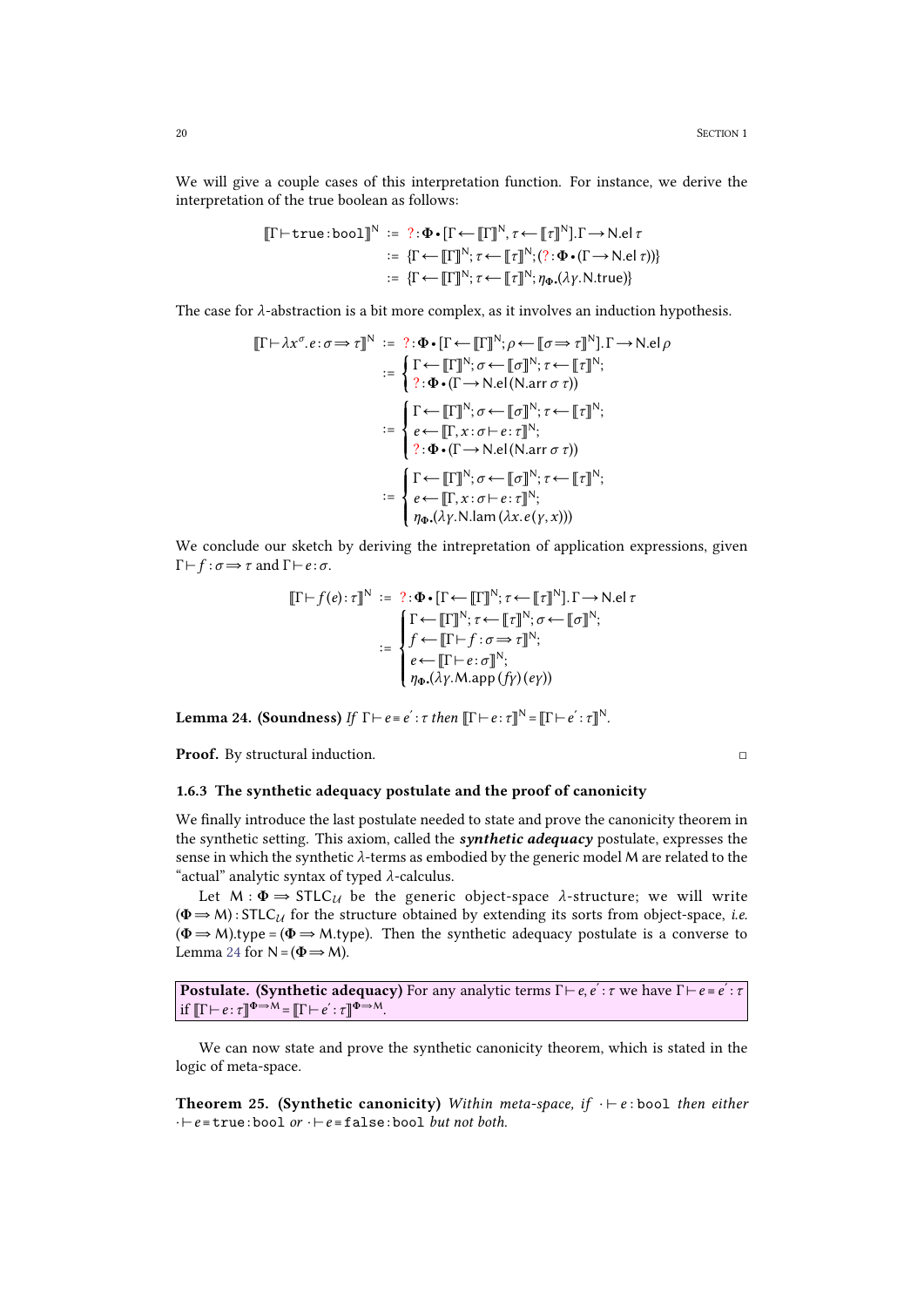Before we prove Theorem [25,](#page-19-2) we must explain what we mean by the qualifier "within meta-space". The problem lies with the interpretation of "but not both": if *P* is a meta space proposition, it will not be the case that the naïve negation  $\neg P = P \rightarrow \bot$  is a meta-space proposition. As meta-space is meant to be the complement of object-space, it turns out that the correct way to negate a meta-space proposition is  $P \rightarrow \Phi$ .<sup>8</sup> Thus the formal statement of Theorem [25](#page-19-2) is the conjunction of the following two statements:

<span id="page-20-2"></span>
$$
(\cdot \vdash \texttt{true} = \texttt{false} : \texttt{bool}) \rightarrow \Phi \tag{2}
$$

$$
\forall e:\texttt{Preterm}.(\cdot \vdash e:\texttt{bool}) \rightarrow (\cdot \vdash e = \texttt{true}:\texttt{bool}) \lor (\cdot \vdash e = \texttt{false}:\texttt{bool}) \tag{3}
$$

Proof. First we prove that ⋅⊢true≡false:bool does not hold in meta-space, *i.e.* assuming this equation we may deduce  $\Phi = \top$ . By Lemma [24](#page-19-1) we know that  $[\![true]\!]^{M^*} = [\![false]\!]^{M^*}$ where M<sup>∗</sup> is our synthetic logical predicate; unfolding the interpretation function and the definition of M<sup>\*</sup>, we conclude  $\eta_{\Phi}$ , 0 =  $\eta_{\Phi}$ , 1 :  $\Phi \cdot \mathbf{2}$ , which is equivalent to  $\Phi \cdot (0=1) = \Phi \cdot \bot = \Phi$ .

Now we fix a preterm *e* : Preterm such that ⋅ ⊢ *e* : bool is derivable to prove that either ⋅⊢*e*≡true:bool or⋅⊢*e*≡false:bool is derivable. By the *synthetic adequacy postulate* it suffices to check that either  $[[e]]^{\Phi \Rightarrow M} = [[true]]^{\Phi \Rightarrow M}$  or  $[[e]]^{\Phi \Rightarrow M} = [[false]]^{\Phi \Rightarrow M}$ , *i.e.* that either  $[e]\n$ <sup>Φ⇒M</sup> = *η*φ.M.true or  $[$ *e*]<sup>Φ⇒M</sup> = *η*φ.M.false. We consider the interpretation of *e* into the synthetic logical predicate, *i.e.*  $\llbracket e \rrbracket^{\mathsf{M}^*}:$ {M\*.elM\*.bool|Φ↔ $\llbracket e \rrbracket^{\Phi \Rightarrow \mathsf{M}}$ }. We unfold the type of this element:

$$
\{M^*.el\,M^*.bool \,|\, \Phi \hookrightarrow [\![e]\!]^{\Phi \Rightarrow M}\} \cong \Phi \bullet \{i:2 \,|\, \text{enum } i \in [\![e]\!]^{\Phi \Rightarrow M}\}
$$

We may therefore suppose that we have an element *i* : 2 such that enum  $(\eta_{\Phi} \cdot i) = [e]^{\Phi \Rightarrow M}$ . If *i* = 0 then we have  $\llbracket e \rrbracket^{\Phi \Rightarrow M} = \eta_{\Phi} M$ . true, and if *i* = 1 we have  $\llbracket e \rrbracket^{\Phi \Rightarrow M} = \eta_{\Phi} M$ . false.

## <span id="page-20-0"></span>1.7 Validating the postulates of synthetic Tait computability

How do we connect our synthetic constructions to reality, and thus derive a canonicity result in ordinary mathematics? This is done by finding a *category*  $E$  that models all the postulates of synthetic Tait computability in such a way that the meta-space fragment of  $E$  is simply the category of sets, and thus any theorems proved about the "actual" syntax described in Section [1.6.1](#page-17-2) will hold in the ordinary, set-theoretic sense.

It is unavoidable that it requires some knowledge of category theory to construct the category  $\mathcal E$  and check that it satisfies the requisite properties. The purpose of these lectures is not to teach category theory, so for this section only we assume familiarity of certain basic constructions such as presheaves and comma categories; we also assume familiarity with the fact that dependent type theory can be interpreted into a topos (see Awodey et al.<br>for an introduction), but we will not get specific enough for the details of this interpretation to matter.

### <span id="page-20-1"></span>1.7.1 The syntactic category of typed *λ*-calculus

We first describe the syntactic category  $\mathbb T$  of typed  $\lambda$ -calculus; the objects of this category are *contexts* and the morphisms are definitional equivalence classes of simultaneous sub stitutions. In fact, we can re-use our synthetic construction of "actual" syntax from Section [1.6.1](#page-17-2) by replaying it in ordinary settheory. This can be done by executing the definitions of Ctx, Type, Preterm,  $\equiv_{\alpha}$ ,  $(\Gamma \vdash e : \sigma)$  and  $(\Gamma \vdash e \equiv e' : \sigma)$  in the language of set theory under the definitional extension  $\Phi$ :=⊥.

[<sup>8.</sup>](#page-20-2) Negation is always defined as implication of the false proposition and thus meta-space negation should be implication of the *meta-space false proposition*, namely Φ•⊥=Φ. These considerations can be seen as a special case of a modal forcing translation àla Gödel–Kripke–Joyal; such a translation is described by [Blechschmidt](#page-22-6) [\[2017\].](#page-22-6)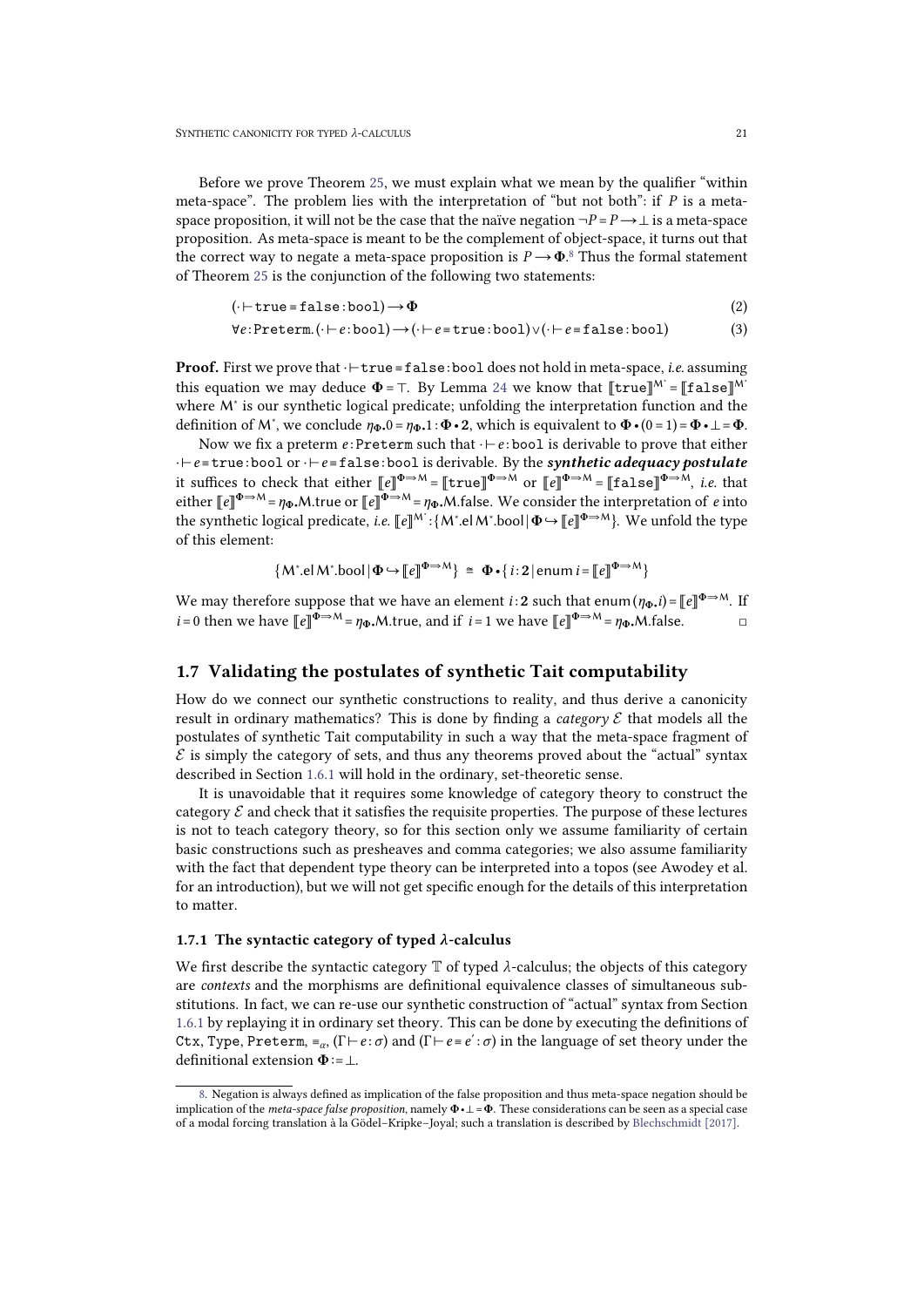### <span id="page-21-3"></span><span id="page-21-0"></span>1.7.2 The object-space topos and the generic model of typed *λ*-calculus

Next we embed the syntactic category into a *topos* in order to facilitate dependent type theoretical language and logical reasoning; this topos is intended to interpret the *object space fragment* of our synthetic language. The simplest topos embedding that we can consider is the *Yoneda embedding*  $\mathsf{y}_\mathbb{T} \colon \mathbb{T} \hookrightarrow \mathbf{Pr} \mathbb{T}$  where  $\mathbf{Pr} \mathbb{T}$  is the category of functors  $\mathbb{T}^{\mathrm{op}} \to$  Set and  $\mathbb{T}^{\mathrm{op}}$  is the *opposite* category of  $\mathbb{T}.$  The presheaf topos  $\Pr$   $\mathbb T$  interprets a model of intuitionistic dependent type theory with as many universes as exist in Set. Thus, synthetic object-space constructions can be replayed in **Pr**  $\mathbb{T}$  by simply setting  $\Phi$  := ⊤; in particular, we have a type STLC<sub>*U*</sub> for each universe  $U \in \mathbf{Pr} \mathbb{T}$  classifying internal models of type *λ*-calculus.

Already in Pr<sup>T</sup> we may define the generic model <sup>M</sup>: STLC*<sup>U</sup>* where *<sup>U</sup>* is any universe. The presheaf of types <sup>M</sup>.type is given by the *constant* functor sending each context <sup>Γ</sup> to the set Type of analytic types. The dependent presheaf of elements M.el sends each context Γ and type  $\sigma \in \text{Type}$  to the set of morphisms hom $_{\mathbb{T}}(\Gamma,(x:\sigma))$ , *i.e.* the set of definitional equivalence classes of well-typed preterms Γ⊢*e* :*σ*.

### <span id="page-21-1"></span>1.7.3 The global sections functor, or the *frontier* between object and meta

An equivalence class of *closed terms* of type  $\sigma$  is simply a morphism  $1 \rightarrow (x : \sigma)$  where 1 is the terminal object of  $\mathbb{T}$ , *i.e.* the empty context  $\cdot$ . Generalizing slightly, an equivalence class of *closed substitutions* into context Γ is a morphism 1→Γ. Generalizing a little more, we might say that a closed element of a presheaf  $E \in \text{Pr} \mathbb{T}$  is morphism  $1 \rightarrow E$ , which is (by the Yoneda lemma) the same as an element of the set *E*(1). It is clear that the set of closed elements of the representable presheaf  $y<sub>T</sub>Δ$  is the same as the set of equivalence classes of closed substitutions into context Γ.

The functor that sends a presheaf to its set of closed elements is called the *global* sections *functor*  $\Gamma: \mathbf{Pr} \mathbb{T} \longrightarrow \mathbf{Set}$ . This functor is important for us because it expresses the relationship between "object" and "meta" space; it will turn out that the global sections functor can be used to model the (synthetic) transition from an object-space type *A* to its meta-space type of closed elements Φ•(Φ⇒*A*).

#### <span id="page-21-2"></span>1.7.4 Gluing object and meta-space together

We can construct a new topos  $\mathcal E$  that combines object-space and meta-space in a way that is determined by the global sections functor, reflecting the sense in which meta-space ele ments should be thought of as *closed elements*. There are several ways to construct this category which each have their own trade-offs, so we will choose the simplest and most intuitive construction.

An object of  $\mathcal E$  is a pair of an object-space object  $A \in \mathbf{Pr} \mathbb T$  together with a meta-space family of sets ( $\bar{A}_x \in \mathbf{Set} \mid x \in \Gamma A$ ). A morphism  $(A, \bar{A}) \rightarrow (B, \bar{B})$  is defined to be a pair of a morphism  $f: A \to B \in \mathbf{Pr}$  T together with a dependent function  $\bar{f}$  of the following form in Set:

$$
\bar{f} : \prod_{a \in \Gamma A} A_a \to B_{f(a)}
$$

Remark 26. We can make an analogy to support the intuitions of those who are familiar with traditional logical predicates; considering the case where  $A = y<sub>T</sub> \sigma$ , for any closed term  $·$ *⊦e* : *σ*, the set  $\bar{\sigma}_e$  should be thought of as the collection of *proofs* that *e* is computable. A morphism from ( $\sigma$ , $\bar{\sigma}$ ) to ( $\tau$ , $\bar{\tau}$ ) then contains an actual equivalence class of terms [ $x : \sigma \vdash e : \tau$ ] together with a proof that *e* takes *computable* closed terms of type *σ* to *computable* closed terms of type *τ*.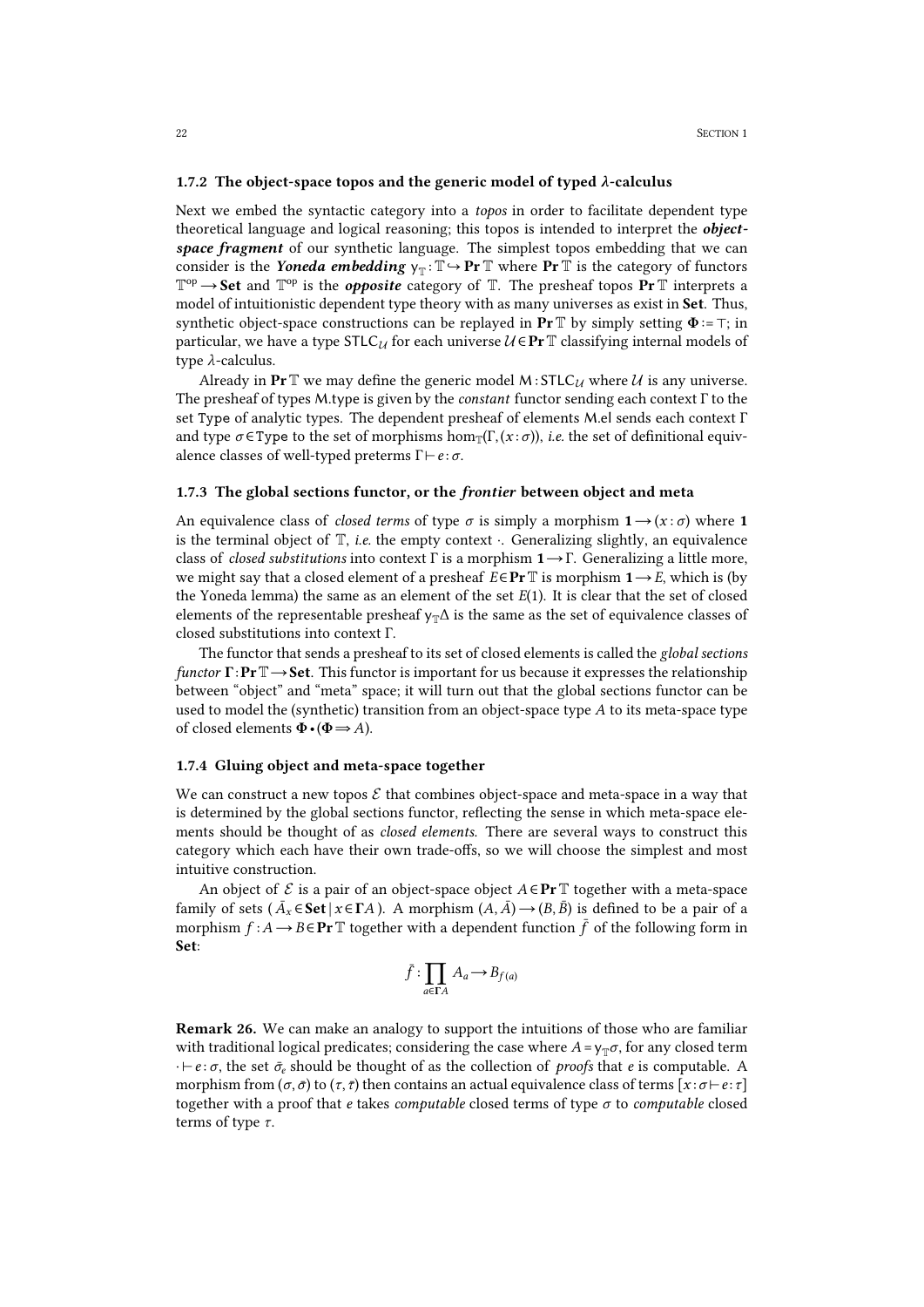#### BIBLIOGRAPHY 23

The category  $\mathcal E$  that we have constructed can be alternatively phrased in terms of the *comma construction*  $\mathcal{E} = \mathbf{Set} \downarrow \Gamma$ , also known as the *Artin gluing* of the global sections functor.The details of these constructions do not matter in the end, but they do inform the shape that various constructions will take. In the end, it is not difficult for an experienced user of category theory to show that these are all equivalent and that  $\mathcal E$  is a Grothendieck topos, and thus models intuitionistic dependent type theory. All these facts can be black boxed by the reader who is not comfortable with category theory.

We have an embedding of object-space into  $\mathcal{E}$ , *i.e.* a fully faithful functor  $\mathcal{J}: \text{Pr } \mathbb{T} \hookrightarrow \mathcal{E}$ that sends each presheaf  $A \in \mathbf{Pr} \mathbb{T}$  to the family that asserts a trivial meta-space component over each closed element of *A*:

$$
\mathcal{J}(A) := (A, \{a \mapsto \mathbf{1}\})
$$

We likewise have an embedding of meta-space into  $\mathcal{E}$ , *i.e.* a fully faithful functor  $K:$  **Set**  $\rightarrow$   $\mathcal{E}$ sending each set *S* ∈ Set to the family that asserts a trivial object-space component with *S* in its unique fiber:

$$
K(S)\mathbin{\vcentcolon}=(\mathbf{1},\{\ast\,\mapsto S\})
$$

#### <span id="page-22-0"></span>1.7.5 Validating the postulates

We will now substantiate our synthetic assumptions in the topos  $\mathcal{E}$ . The proposition  $\Phi$ is defined to be the pair  $(1, \{*\mapsto \emptyset\}) \in \mathcal{E}$ . It can be seen that **Pr**  $\mathbb{T}$  is canonically equivalent to the slice  $\mathcal{E} \downarrow \Phi$ , and that under this identification the embedding  $\mathcal{E} \downarrow \Phi \simeq \mathbf{Pr} \mathbb{T} \hookrightarrow \mathcal{$ a dependent object  $\Phi \vdash A$  to its dependent product  $\prod_{\Phi} A$ , which we have written  $\Phi \Rightarrow A$ .<br>Thus under these identifications, the generic model  $M : \Phi \Rightarrow \text{STLC}_{\mathcal{U}}$  can be interpreted to be exactly the generic model that we constructed in Section [1.7.2](#page-21-3) using the actual syntax of typed *λ*-calculus. That the refinement types  $[\Phi \rightarrow x : A | Bx]$  can be modeled in *E* follows from results of Gratzer et al.

The last remaining thing to check is the *synthetic adequacy postulate*, which is an immediate consequence of the fact that both the Yoneda embedding and  $\mathcal{J}: \mathbf{Pr} \mathbb{T} \rightarrow \mathcal{E}$  are fully faithful and preserve products and exponentials (function spaces).

## <span id="page-22-1"></span>Bibliography

- [Awodey, Gambino, and Hazratpour, 2021] Steve Awodey, Nicola Gambino, and Sina Hazratpour. Kripke-Joyal forcing for type theory and uniform fibrations. Unpublished manuscript, 2021.
- <span id="page-22-5"></span>[Bizjak, Grathwohl, Clouston, Møgelberg, and Birkedal, 2016] Aleš Bizjak, Hans Bugge Grathwohl, Ranald Clouston, Rasmus E. Møgelberg, and Lars Birkedal. Guarded dependent type theory with coinductive types. In Bart Jacobs and Christof Löding, editors, *Foundations of Soſtware Science and Computation Structures: 19th International Conference, FOSSACS 2016, Held as Part of the European Joint Conferences on Theory and Practice of Soſtware, ETAPS 2016, Eindhoven, The Netherlands, April 2–8, 2016, Proceedings*, pages 20–35, Berlin, Hei delberg, 2016. Springer Berlin Heidelberg. ISBN 978-3-662-49630-5. https://doi.org/10.1007/978-  $3 - 662 - 49630 - 52$
- <span id="page-22-6"></span>[Blechschmidt, 2017] Ingo Blechschmidt. *Using the internal language of toposes in algebraic geometry*. PhD thesis, Universität Augsberg, 2017.
- <span id="page-22-4"></span>[Carette, Kiselyov, and Shan, 2007] Jacques Carette, Oleg Kiselyov, and Chung-chieh Shan. Finally tagless, partially evaluated. In Zhong Shao, editor, *Programming Languages and Systems*, pages 222–238, Berlin, Heidelberg, 2007. Springer Berlin Heidelberg. ISBN 978-3-540-76637-7.
- <span id="page-22-2"></span>[Eilenberg and Steenrod, 1945] Samuel Eilenberg and Norman E. Steenrod. Axiomatic approach to homology theory. *Proceedings of the National Academy of Sciences*, 31 (4): 117–120, 1945. https://doi.org/10.1073/ pnas.31.4.117.
- <span id="page-22-3"></span>[Fiore and Plotkin, 1996] Marcelo P. Fiore and Gordon D. Plotkin. An extension of models of axiomatic domain theory to models of synthetic domain theory. In Dirk van Dalen and Marc Bezem, editors, *Computer Sci ence Logic, 10th International Workshop, CSL '96, Annual Conference of the EACSL, Utrecht, The Netherlands, September 21-27, 1996, Selected Papers*, volume 1258 of*Lecture Notes in Computer Science*, pages 129–149. Springer, 1996. https://doi.org/10.1007/3-540-63172-0\_36.